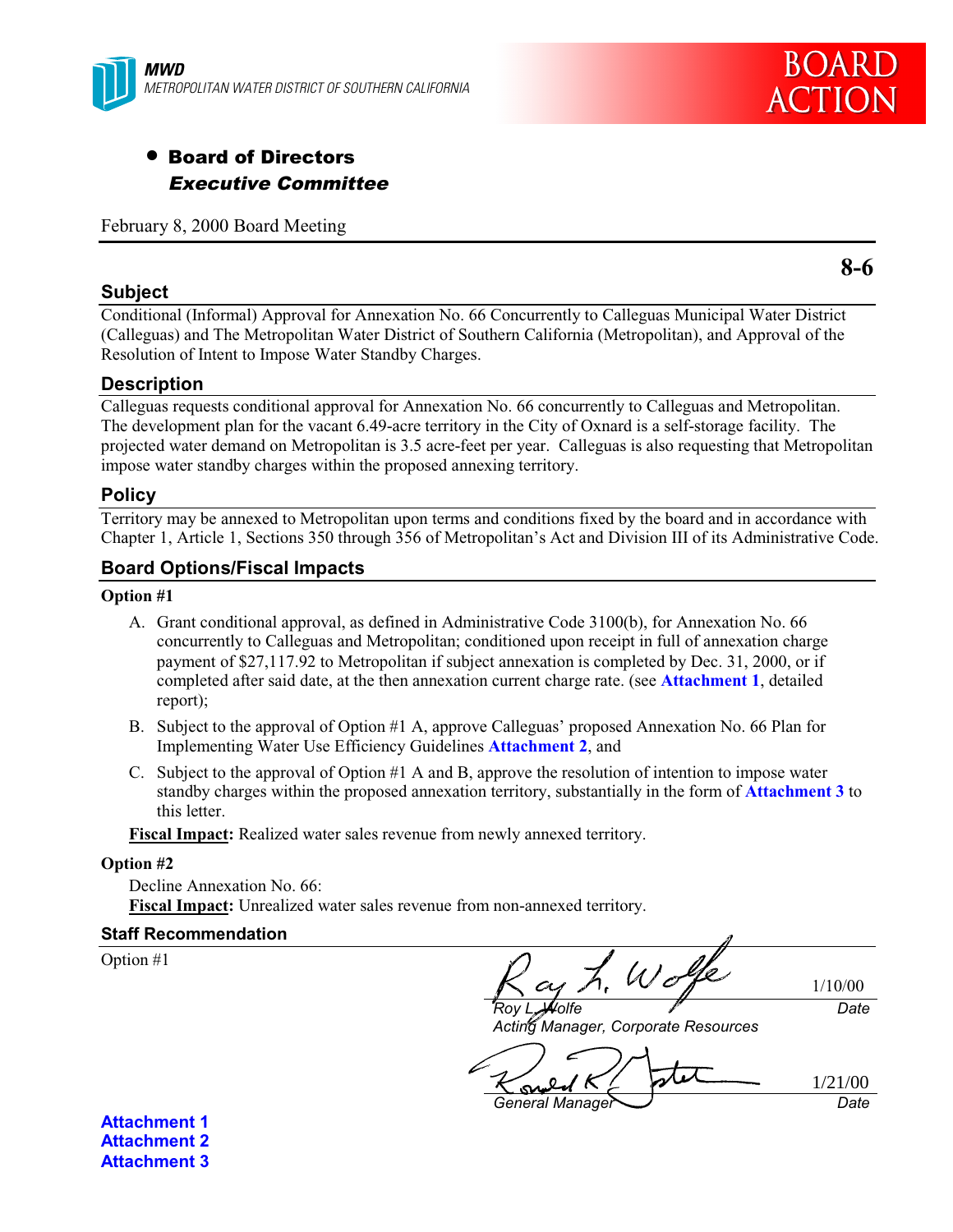#### **Detailed Report – Calleguas Annexation No. 66**

By letter dated December 10, 1999, Calleguas Municipal Water District (Calleguas) requested conditional (informal) approval for Annexation No. 66 concurrently to the Metropolitan Water District of Southern California (Metropolitan) and Calleguas. The subject uninhabited annexation territory, consisting of a 6.49-acre parcel, is on the north side of West Fifth Street and east of Patterson Road, as shown on the attached map Exhibit C. The parcel is currently vacant and zoned CMPD (Commercial Manufacturing Planned Development). The current property owner, Saddletree Development Company, proposed development of the site for a self-storage facility. Total estimated water demand for this project is 7.0 acre-feet per year (AFY), of which 50 percent (3.5 AFY) will come from City of Oxnard local sources and the remaining portion from Metropolitan through Calleguas.

Pursuant to Section 3107 of Metropolitan's Administrative Code, Calleguas has submitted an acceptable Plan for Implementing Water Use Efficiency Guidelines for this project (Attachment 2).

This annexation is subject to the provisions of the California Environmental Quality Act (CEQA). CEQA will be complied with prior to the time that formal approval of this annexation is requested from Metropolitan. At that time, as required by CEQA, the board will review and consider pertinent environmental documentation.

The annexation charge has been calculated pursuant to Section 3300 of Metropolitan's Administrative Code. Utilizing the current rate of \$3,408 per acre and the sum of \$5,000 for processing costs, the annexation charge is \$27,117.92, if completed by December 31, 2000. The \$5,000 processing charge has already been paid. If the annexation is completed after December 31, 2000, the annexation will be calculated based on the then current rate.

Completion of this annexation will be subject to such terms and conditions as may be fixed by the board in granting formal consent to such annexation. Calleguas has requested that Metropolitan impose water standby charges within the annexation territory at the rate of \$9.58 per acre or per parcel of less than one acre (the rate at which water standby charges are presently levied in other portions of Calleguas). Under the requirements of Article XII D of the California Constitution (Proposition 218), such charges must be treated as new assessments, subject to approval by the property owners in the area to be annexed through mailed ballot proceedings**.** Attachment 3 is the form of resolution of intention to impose water standby charges, which if adopted by the board, will authorize the Executive Secretary to mail notices to the property owners. The notices to property owners will include ballots, which the property owners will be asked to mark and return. Ballots will be tabulated at a public hearing on the assessments scheduled to commence on April 11, 2000, and unless a majority of those ballots received from property owners (weighted according to the proportionate obligation of each property) protest the charges, imposition of the water standby charges in the annexed area may be considered by the board concurrently with formal approval of annexation.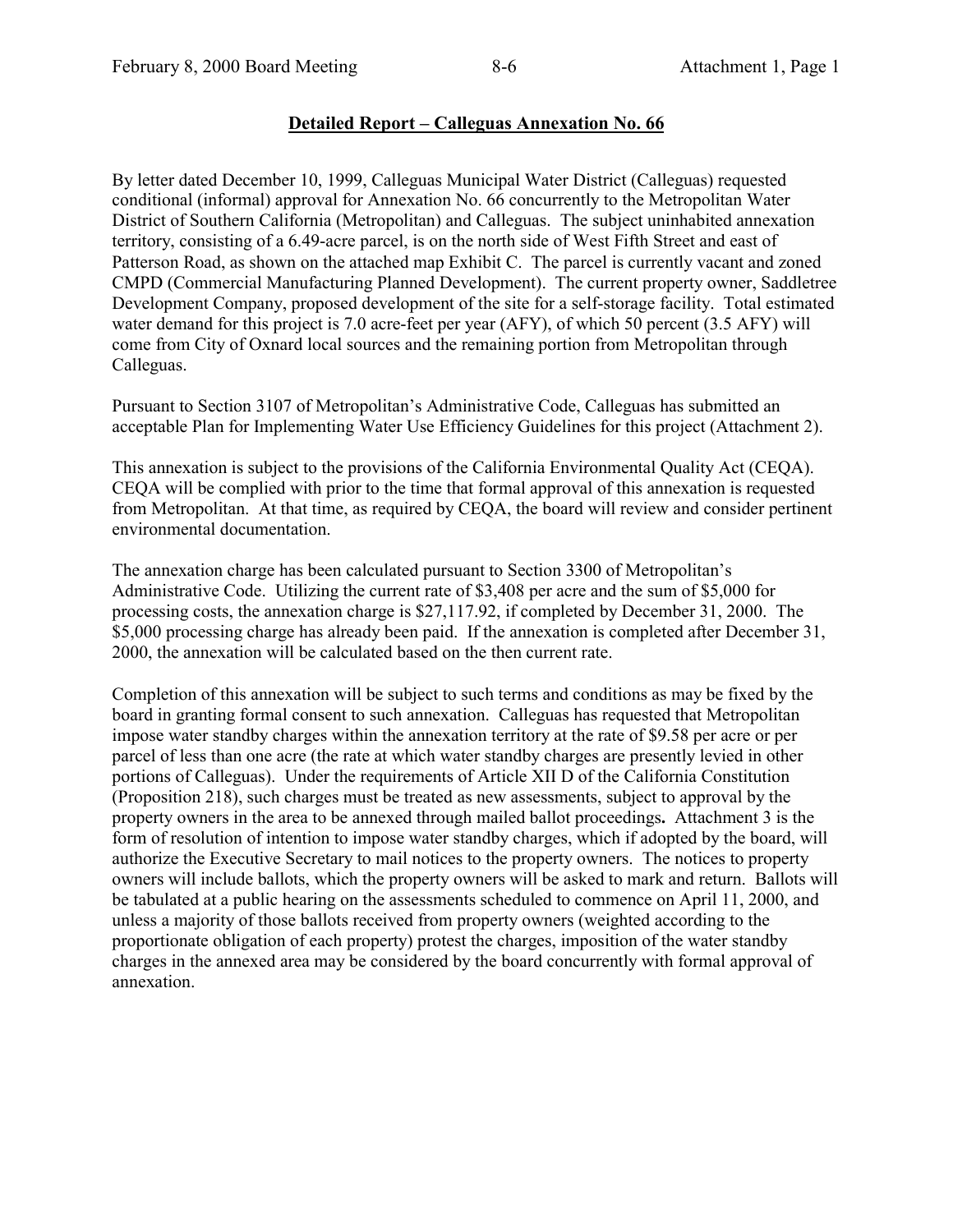#### **LEGAL DESCRIPTION**

#### **ANNEXATION NO. 66** (OXNARD SECURED SELF STORAGE) TO **CALLEGUAS MUNICIPAL WATER DISTRICT**

That portion of Lot 108 of the Patterson Ranch Subdivision, in the City of Oxnard, County of Ventura, State of California, as shown on the map recorded in the office of the County Recorder of said County in Book 8, Pages 1-9 of Miscellaneous Records (Maps), described as follows:

Beginning at the intersection of the north line of West Fifth Street, 110.00 feet wide, and the east line of said Lot 108, said intersection being the north terminus of the 3rd course of Parcel B of Annexation No. 35 to the Calleguas Municipal Water District as shown in the Certificate of Completion recorded on February 16, 1993 as Document No. 93-028451 of Official Records; thence, along the existing Calleguas Municipal Water District boundary by the following four courses:

- 1st WEST 508.55 feet; thence,
- 2nd NORTH 556.00 feet; thence,
- 3rd EAST 508.63 feet; thence,
- 4th South 0°00'30" West 556.00 feet to the point of beginning and containing 6.492 acres.

1999:\99-23\99-23 leg.doc ~ November 19, 1999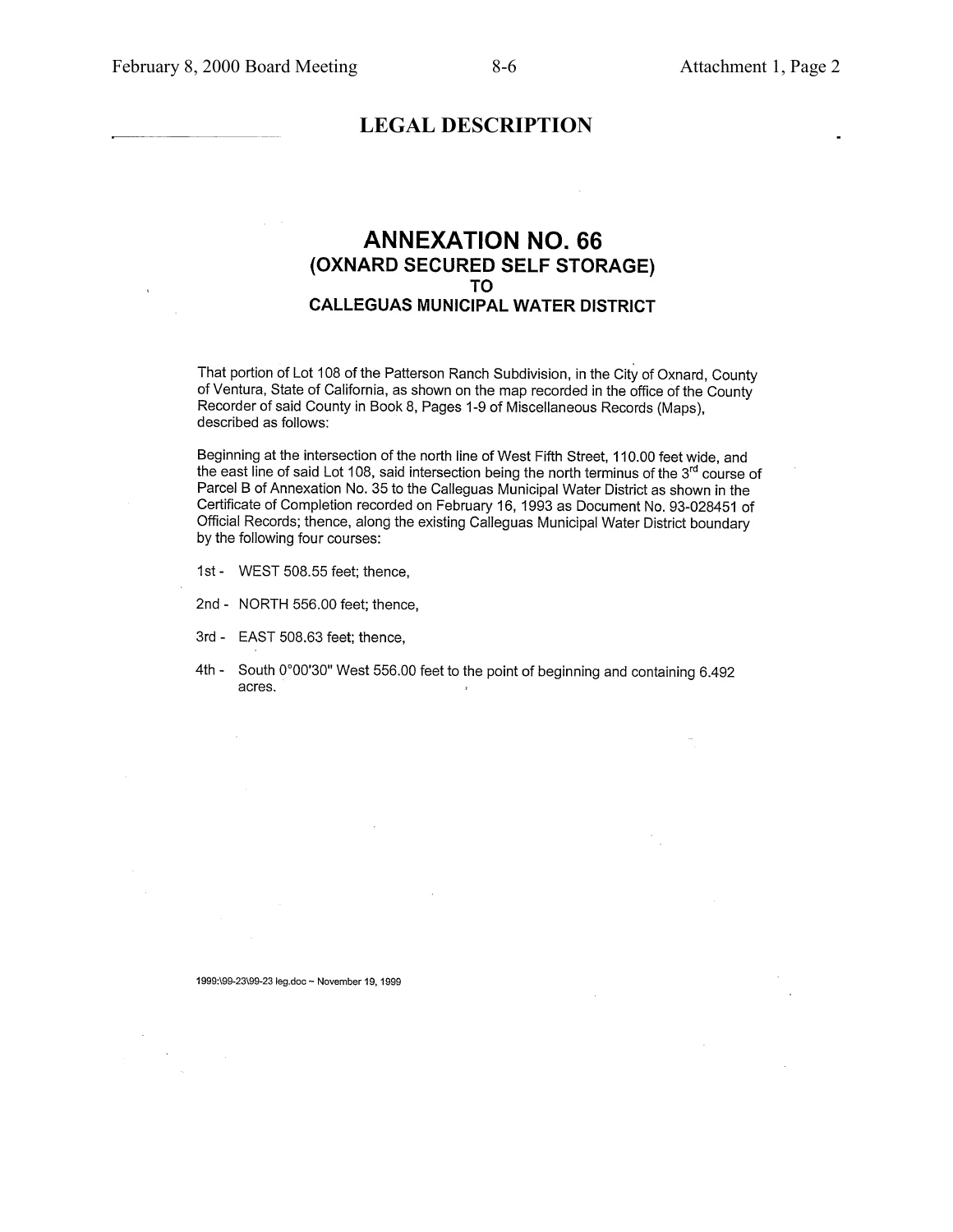**MAP**



Revised November 19, 1999

 $\ddot{\phantom{0}}$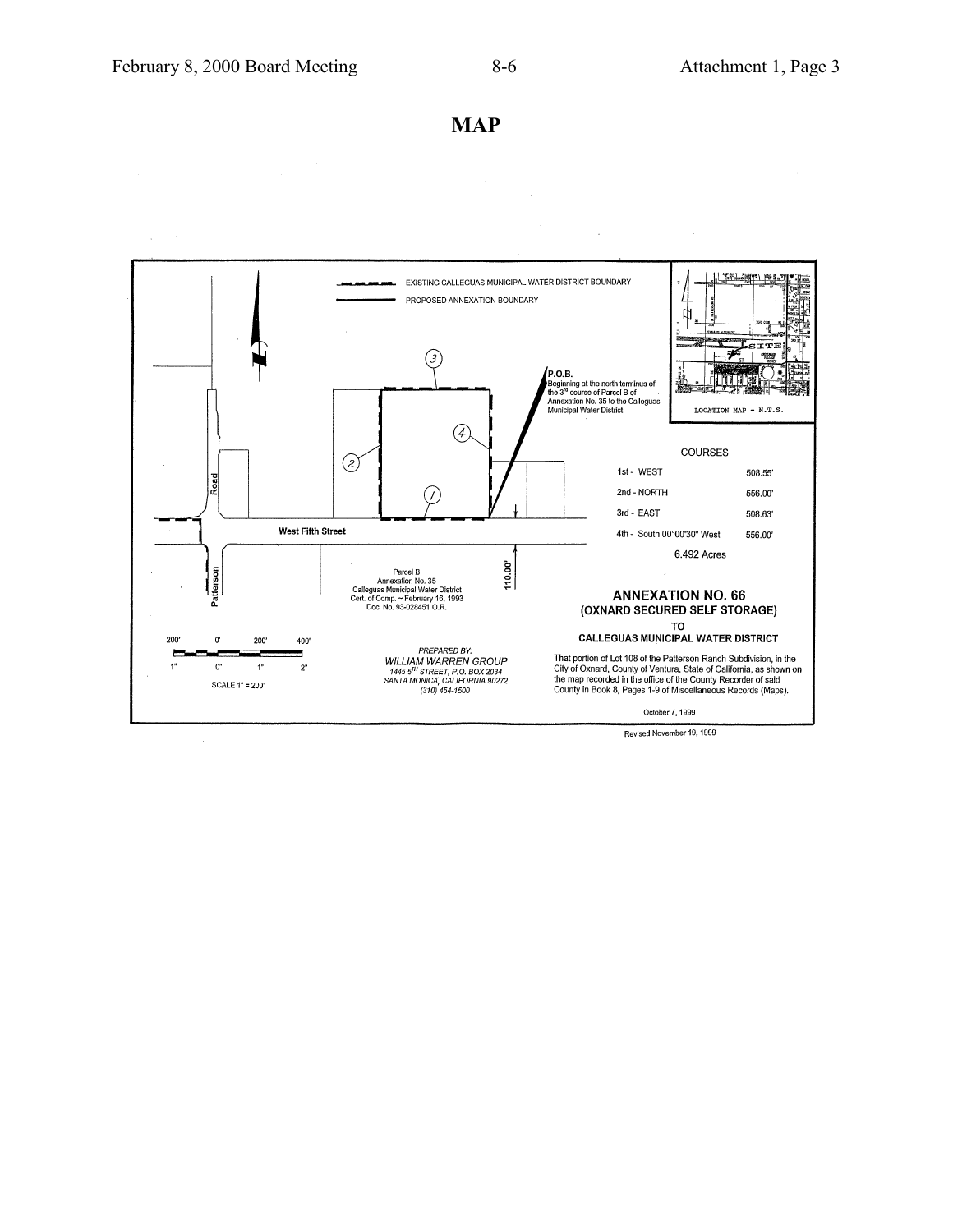# **IMPLEMENTATION PLAN**

# **WATER USE EFFICIENCY GUIDELINES FOR ANNEXATION NO. 66 (OXNARD SECURED SELF STORAGE) TO THE CALLEGUAS MUNICIPAL WATER DISTRICT AND TO THE METERPOLITAN WATER DISTRICT OF SOUTHERN CALIFORNIA**

# GENERAL DISCRIPTION OF ANNEXING AREA:

The territory proposed for annexation consists of one 6.49-acre parcel on the north side of West Fifth Street east of Patterson Road in Oxnard. Presently the parcel is an island within Calleguas Municipal Water District surrounded by previously annexed land. The land is vacant and zoned CMPD (Commercial Manufacturing Planned Development). The proposed development is a self-storage facility. The developer plans to proceed with construction as quickly as the entitlement process can be completed.

# Estimated Annual Water Usage:

Potable water will be supplied by the City of Oxnard. Annual water demand after development is estimated at 7.0 acre feet.

Peak daily demand is estimated at one and one-half times average daily demand, or 1,253 cubic feet per-day. Presently, the City of Oxnard blends water provided by other sources with that supplied by Calleguas at a ratio of 1:1. Therefore, the water to be provided by Calleguas and Metropolitan is 50% of that demand or 3.5 acre-feet per year with a peak daily demand of approximately 626 cubic feet.

# **PEAK WATER USAGE**

# Lake Bard Reservoir

Calleguas owns and operates Lake Bard reservoir, which has a capacity of 10,500 acre-feet of water. Calleguas' system sets flow based on past system averages for its service area from MWD for a given 24-hour period and meets peek daily water demands from Lake Bard.

# Ground Water Conjunctive Use.

In conjunction with MWD, Calleguas is currently developing the first 17 of 30 dual purpose, injection extraction wells that will be installed within the North Las Posas Groundwater Basin. Each well is designed to inject an estimated 1,000 acre-feet of pre-treated water during the winter months for storage, which will be extracted during emergency drought of summer months, when imported supplies may be limited.

 The cities of Camarillo and Oxnard and the Camrosa Water District, Ventura County Water Works Districts #1 and #19, Zone Mutual Water Company and Berlywood Heights Mutual Water Company have also participated in groundwater storage programs which allow for storage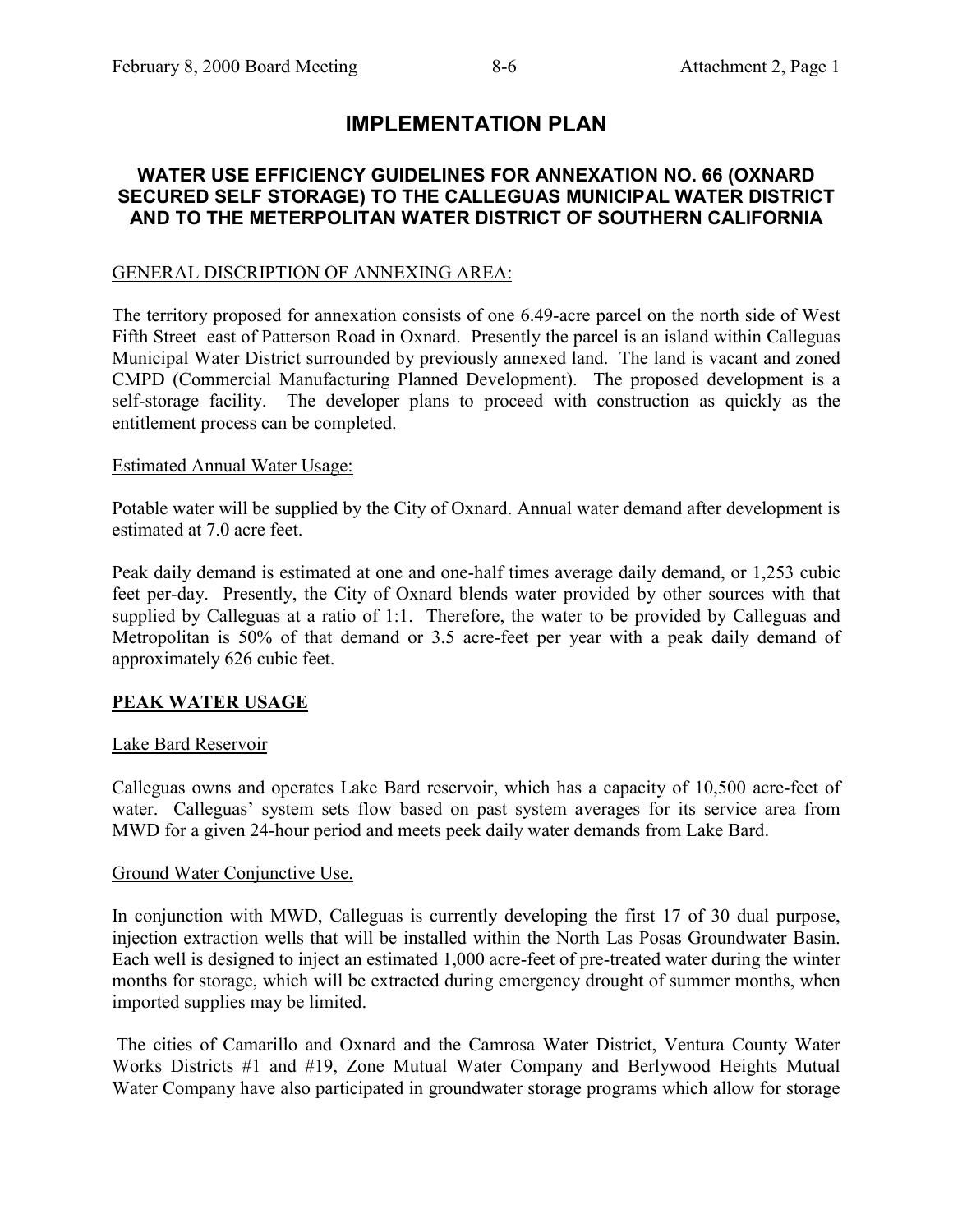of water during periods when excess water is available and subsequent extraction during times of shortage.

#### High and Low Flow Penalties

In 1982, Calleguas revised Ordinance No. 12 (water service) to penalize its purveyors for peaking off Calleguas' system. In 1987, Calleguas included a penalty based on low flow. Both penalties were imposed to direct purveyors to their responsibility to increase water storage within their service areas.

#### Local Area Water Management

Water demands and peaking from the MWD/Calleguas system can be additionally managed through the interconnection systems of Calleguas' purveyors who extract water from the local ground water basin within Calleguas' service area. In the event of a curtailment or interruption of imported water supplies, Calleguas would be able to request its purveyors to increase groundwater production.

The Calleguas distribution system has the ability to increase water deliveries from several sources to offset peaking within the overall District:

- 1. District delivery from the United Water Conservation District.
- 2. Groundwater extraction from the upper Oxnard aquifer.
- 3. Groundwater extraction from the Fox Canyon aquifer.
- 4. Drawing from Calleguas' 18mg terminal storage in Springville Reservoir.

#### WATER CONSERVATION

Additional water demands placed on MWD will be minimized by incorporating the following conservation measures:

#### Calleguas Municipal Water District

Calleguas, in conjunction with the Metropolitan Water District of Southern California, offers a variety of conservation programs. These programs are designed to satisfy the Best Management Practices referred to by the California Urban Water Conservation council in its Memorandum of Understanding, to which Calleguas and Metropolitan are signatories.

Urban water conservation programs include: school education, low consumption plumbing retrofits, public information, landscape maintenance, commercial, industrial, institutional surveys. Additionally, Calleguas provides literature and shower heads, upon request, for distribution by its purveyors.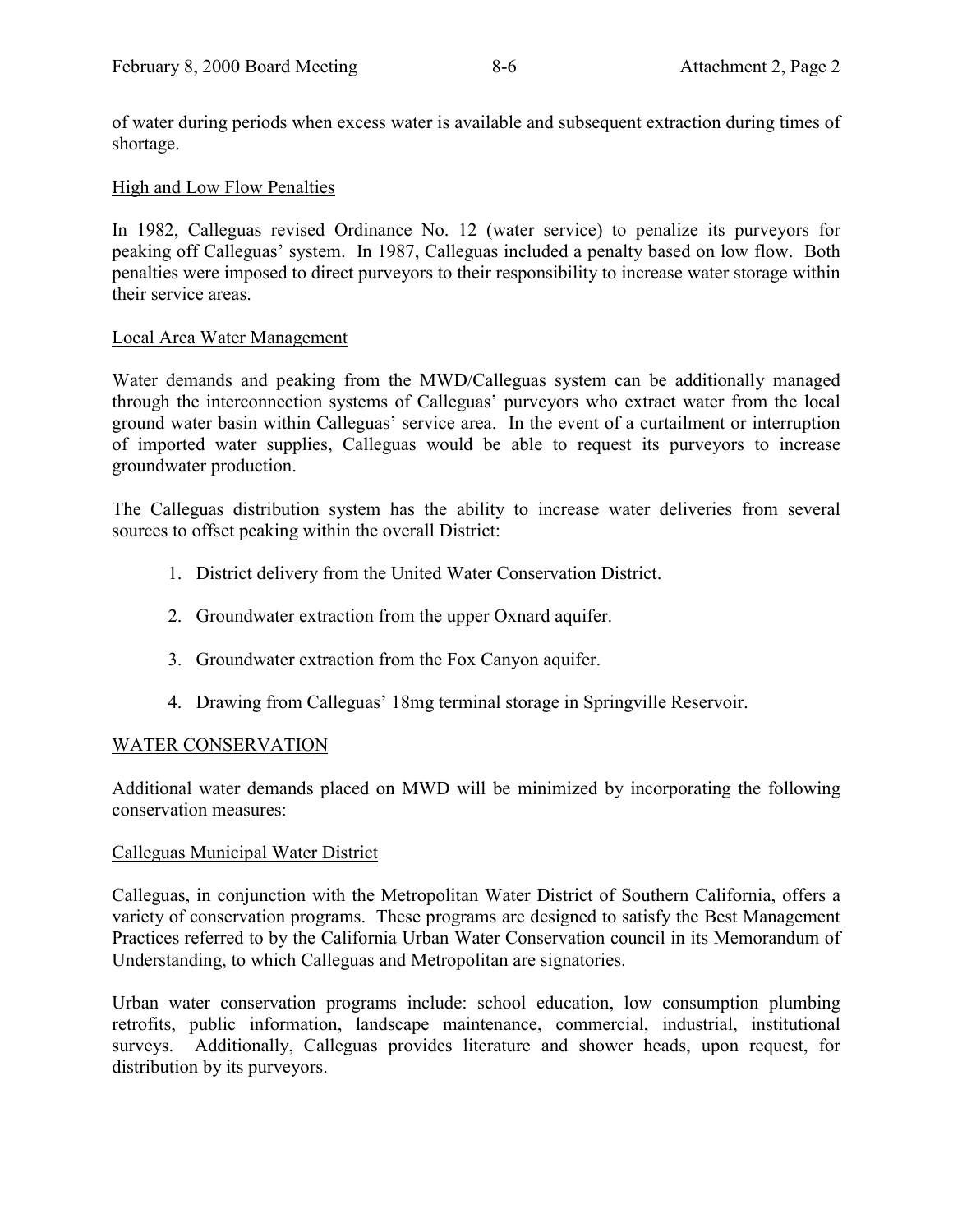#### Annexing Area

Saddletree Development will comply with State standards for water-efficient plumbing fixtures in the building to the extent possible. These include toilet fixtures that are water conserving as defined by ANSI Std. No. A112.19.3 low flow showerheads, lavatory faucets, self-closing valves on fountains and faucets, pipe insulation on hot water lines, etc.

The City of Oxnard has developed several conservation measures, which apply within the City and to lands annexed to the City. Through the Building Department if enforces regulations pertaining to the installation of ultra-low flush toilets (1.6 gallons per flush) and water conserving fixtures (2 1/2 gallons per minute) for all new construction, redevelopment and rehabilitation projects.

At the time this annexation is developed, the following will be required:

- 1. Comply with all City of Oxnard Building Department standards for use of water saving devices in the building.
- 2. Maximize use of drought tolerant landscape materials. There will be minimal landscaping.
- 3. Monitoring of site landscape water use by installing sensors capable of overriding irrigation timers.

# USE OF RECLAIMED WATER

# **Calleguas**

The Board of Directors of Calleguas adopted Resolution No. 773 promoting the use of reclaimed wastewater supplies within the District. Calleguas requires that its purveyors develop the use of reclaimed wastewater for green belts and large turf irrigation. At present, approximately 869 AFY of reclaimed wastewater is sold to golf courses with Calleguas' service area with and additional 1.500 AFY to be made available in the next two years.

#### Annexing Area

The City of Oxnard's Wastewater Treatment Plant is not presently used for water reclamation and reuse. The City Council has directed that water reclamation and reuse be a priority of the City. When such supplies exist, a dual distribution system shall be constructed in the annexation area to accommodate such supplies. No large landscaped areas or water features are to be installed in the annexed area, which is less then one acre in size. Uses for which non-potable water is practical will be required to use groundwater, reclaimed water or other non-potable supplies. Reclaimed wastewater and other non-potable supplies shall be used for industrial processes and other suitable uses.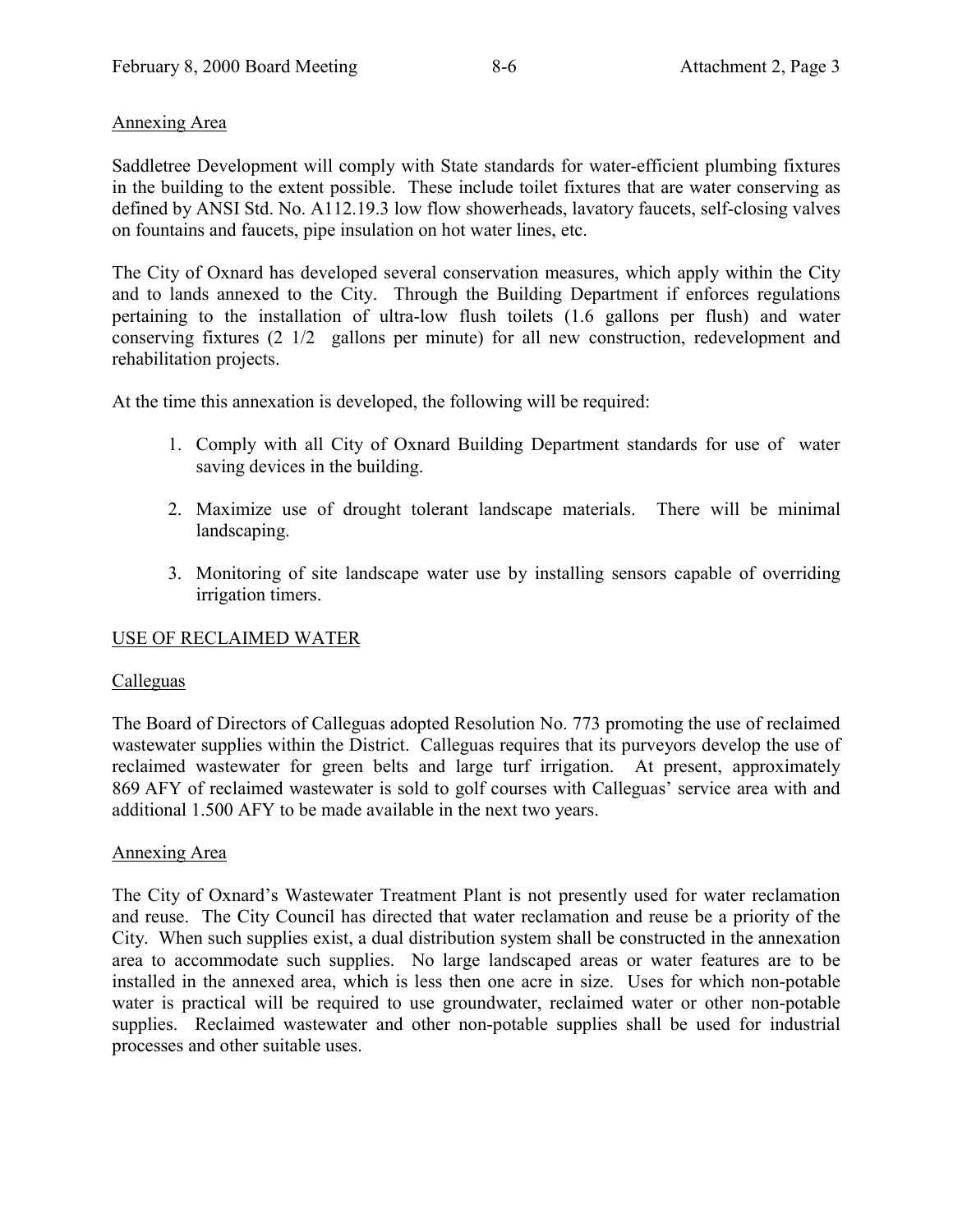# **WATER DELIVERY CURTAILMENT**

### Calleguas Municipal Water District

Calleguas already has the ability to sustain more then a seven-day interruption of water delivery service and this annexation will not oversubscribe that ability.

Calleguas has an integrated water delivery system that allows all areas in its service area to receive water from two alternative sources of water. The main source is from MWD via Jensen Treatment Plant and distribution system.

In addition to Lake Bard, Calleguas has seven reservoirs with a combined storage capacity of 45 million gallons. Th North Las Posas Basin Aquifer Storage and Recovery Program will provide over 300,000 acre-feet of storage. Several Calleguas' purveyors extract water from local groundwater basins within Calleguas' service area. In the event of an emergency curtailment of water from MWD for any reason, the District could impose a water-rationing plan and request its purveyors to increase their groundwater production to extent the Districts' reservoir for other areas that do not have groundwater supplies.

#### Annexing Area:

The City of Oxnard, as purveyor of Calleguas water, is subject to the conservation measures detailed above. The City of Oxnard is located within that portion of Calleguas, which has access to alternate sources of supply through purchase from United Water Conservation District.

# CAPITAL CONSTRUCTION CHARGES

In 1980, Calleguas imposed a Capital Construction Charge for all new development within its service area. The charge was established to raise funds necessary to build additional facilities required for expansion of Calleguas service area. Additionally, a component of Calleguas' water rate is designed to provide funds for the District's capital improvement program. Calleguas' Master Plan approved by its Board of Directors identifies the facilities that will be constructed to meet its future demands.

#### URBAN CONSERVATION BEST MANAGEMENT PRACTICES

To the extent practicable to do so, within the limits of its authority and jurisdiction, Calleguas intends to apply to Urban Conservation Best Management Practices as set forth in Attachment "A" to this Implementation Plan.

#### WATER USE EFFICIENCY GUIDELINES

To the extent practicable, the owners of the parcel proposed for annexation agree to comply with Water Use Efficiency Guidelines of MWD and Calleguas as set forth in Attachment "B" to this Implementation Plan.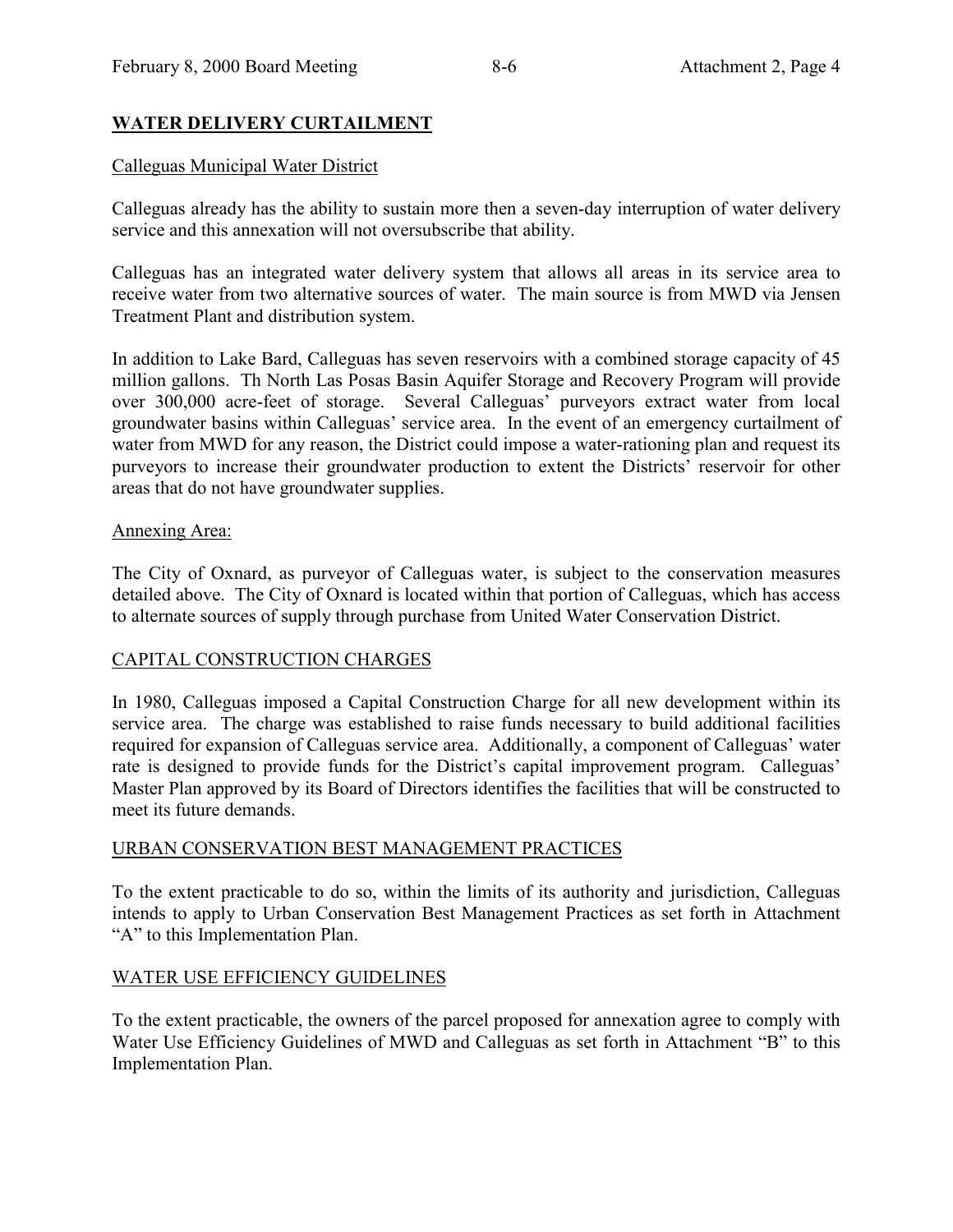# DUAL DISTRIBUTION SYSTEM

To the extent practicable, the local water purveyors and the owner to the parcel to be annexed shall comply with the following:

Reclaimed wastewater or other non-potable water shall be used on all golf courses, decorative lakes, and other landscape areas exceeding one acre including multi-family complexes, commercial and industrial developments and similar areas. Reclaimed wastewater or other non-potable supplies shall be used for industrial processes and other suitable uses. If such supplies do not presently exist, a dual distribution system shall be constructed to accommodate such supplies when they become available in the future.

#### **COMPLIANCE**

Calleguas accepts the responsibility for assuring compliance with the provisions of Metropolitan's Water Use Efficiency Guidelines as indicated in Metropolitan's Administrative Code Section 3107 and shall report to Metropolitan regarding such compliance.

CALLEGUAS MUNICIPAL WATER DISTRICT

By:  $\qquad \qquad \qquad \qquad$  Date:

Dr. Donald R. Kendall, General Manager

CITY OF OXNARD

By: Date:

Matthew G. Winegar, Director of Public Services

OXNARD SECURED SELF STORAGE

William H. Hobin,

By:  $\Box$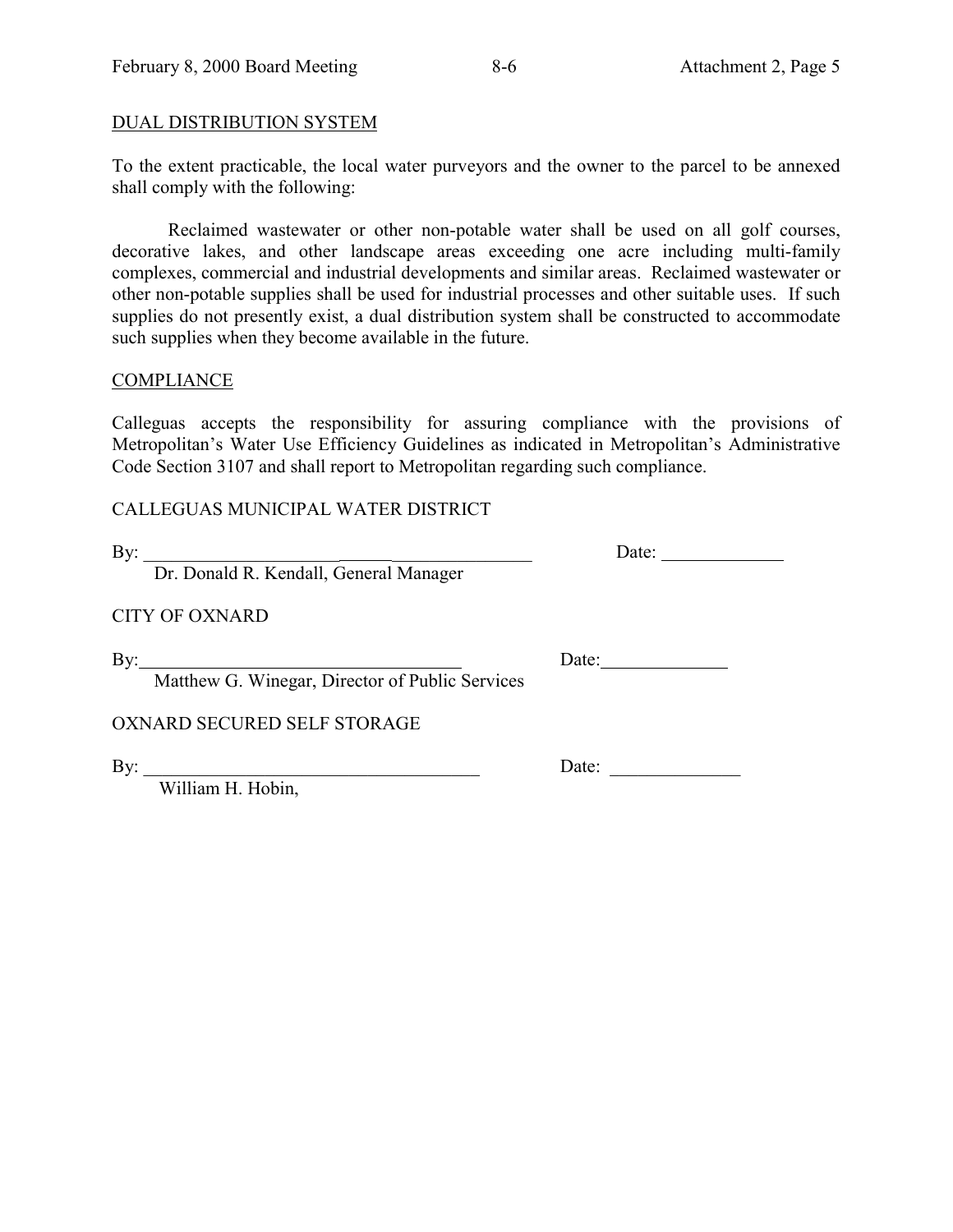#### ATTACHMENT "A" URBAN CONSERVATION BEST MANAGEMENT PRACTICES

- 1. Interior and Exterior Residential and Governmental/Institutional Water Audits
- 2. a. Enforcement of ULFT Requirement in New Construction Beginning January, 1992
	- b. Support of State and Federal Legislation Prohibiting Sales of Toilets that use More Than 1.6 Gallons per Flush
	- c. Residential Plumbing Retrofits
- 3. Distribution System Water Audits, Leak Detection and Repair
- 4. Metering with Commodity Rates for All New Connections and Retrofit of Existing Connections
- 5. Large Landscape Water Audits and Incentives
- 6. Support of and Compliance with "Water Conservation in Landscaping Act" (AB325) for Commercial, Industrial, Institutional, Governmental and Multifamily Developments
- 7. Public Information
- 8. School Education
- 9. Commercial and Industrial Water Conservation
- 10. New Commercial and Industrial Water Use Review
- 11. Conservation Pricing
- 12. Support of and Compliance with "Water Conservation in Landscaping Act" (AB325) for Single Family Homes
- 13. Enactment and Enforcement of Water Waste Prohibition Ordinances
- 14. Designation of a Water Conservation Coordinator
- 15. Financial Incentives
- 16. Ultra Low Flush Toilet Requirements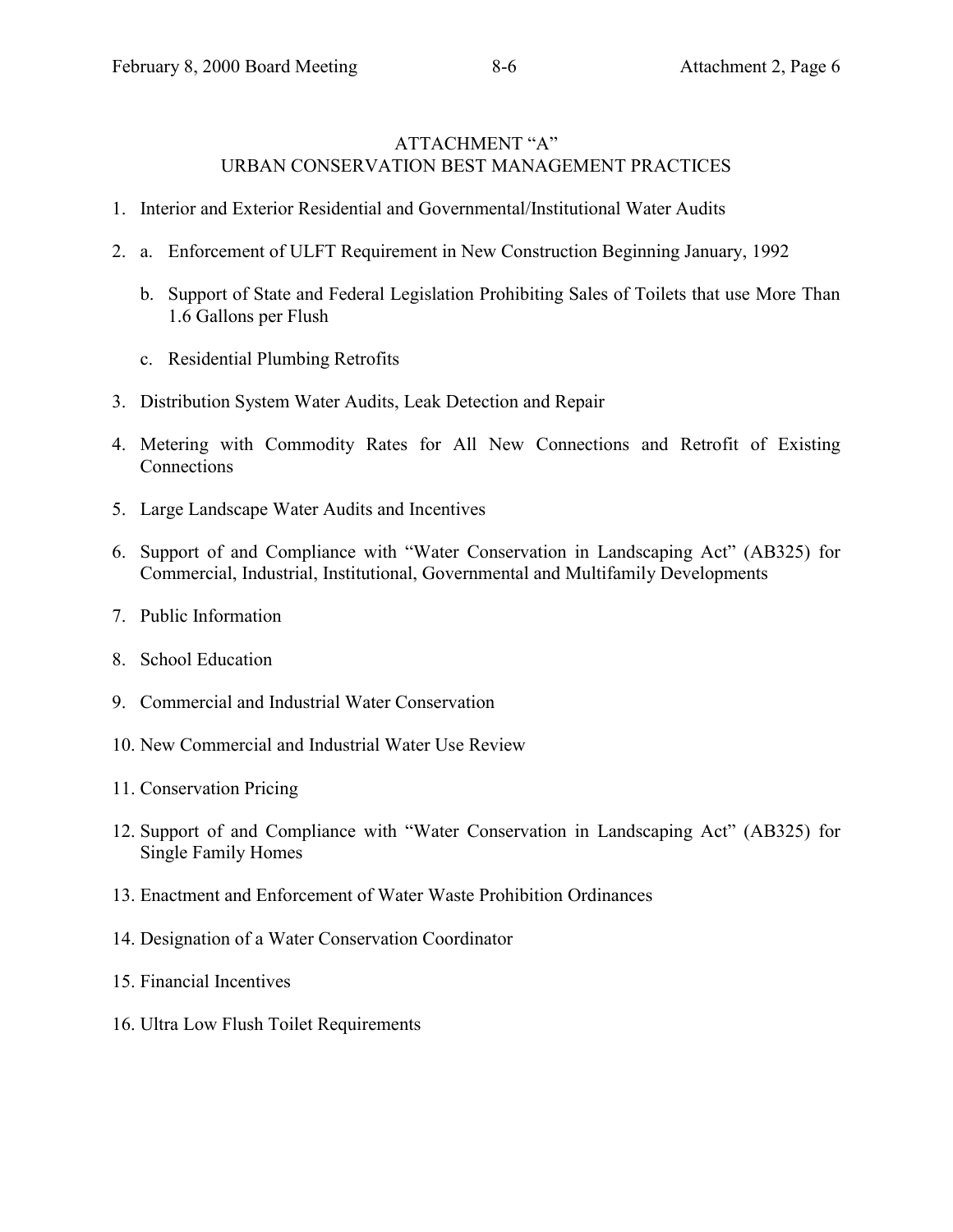### ATTACHMENT B

#### MWD Administrative Code

#### § 3107. **Water Use Efficiency Guidelines**

To the extent practicable, local water purveyors and owners of parcels, as appropriate, within an area for which a request for annexation is considered by the Board shall comply with the following:

- (a) Annual water demand shall be minimized by incorporating water conservation measures into the development plans. Use of local groundwater, surface water, and reclaimed wastewater supplies shall be maximized to reduce demands on the District.
- (b) Peak demands on the district shall be minimized by construction and operation of local storage and groundwater production facilities. In cases where the annexed area is served by an existing water delivery system, this provision may be satisfied by showing that these facilities will be added to the existing system.
- (c) Reclaimed wastewater or other non-potable water shall be used on all golf courses, decorative lakes, and other landscaped areas exceeding one acre, including multi-family complexes, commercial and industrial developments, and similar areas. Reclaimed wastewater and other non-potable supplies shall be used for industrial processes and other suitable uses. If such supplies do not presently exist, a dual distribution system shall be constructed to accommodate such supplies when they become available in the future.
- (d) "Best management practices" conservation measures, as identified by the District from time to time, shall be applied in all new and existing developments within the annexed area. AT least one model home constructed in each development within the annexed area shall demonstrate a water conserving landscape.
- (e) Local storage, groundwater production capacity, system interconnections, and other measures shall be able to sustain a 7-day interruption in service from the District.

The member public agency within which the annexed area is located shall be responsible for assuring compliance with these provisions and shall report to the District regarding such compliance.

MI 38538- October 9, 1990; amended by MI 39787- August 20, 1992; amended by MI 41898- May 14, 1996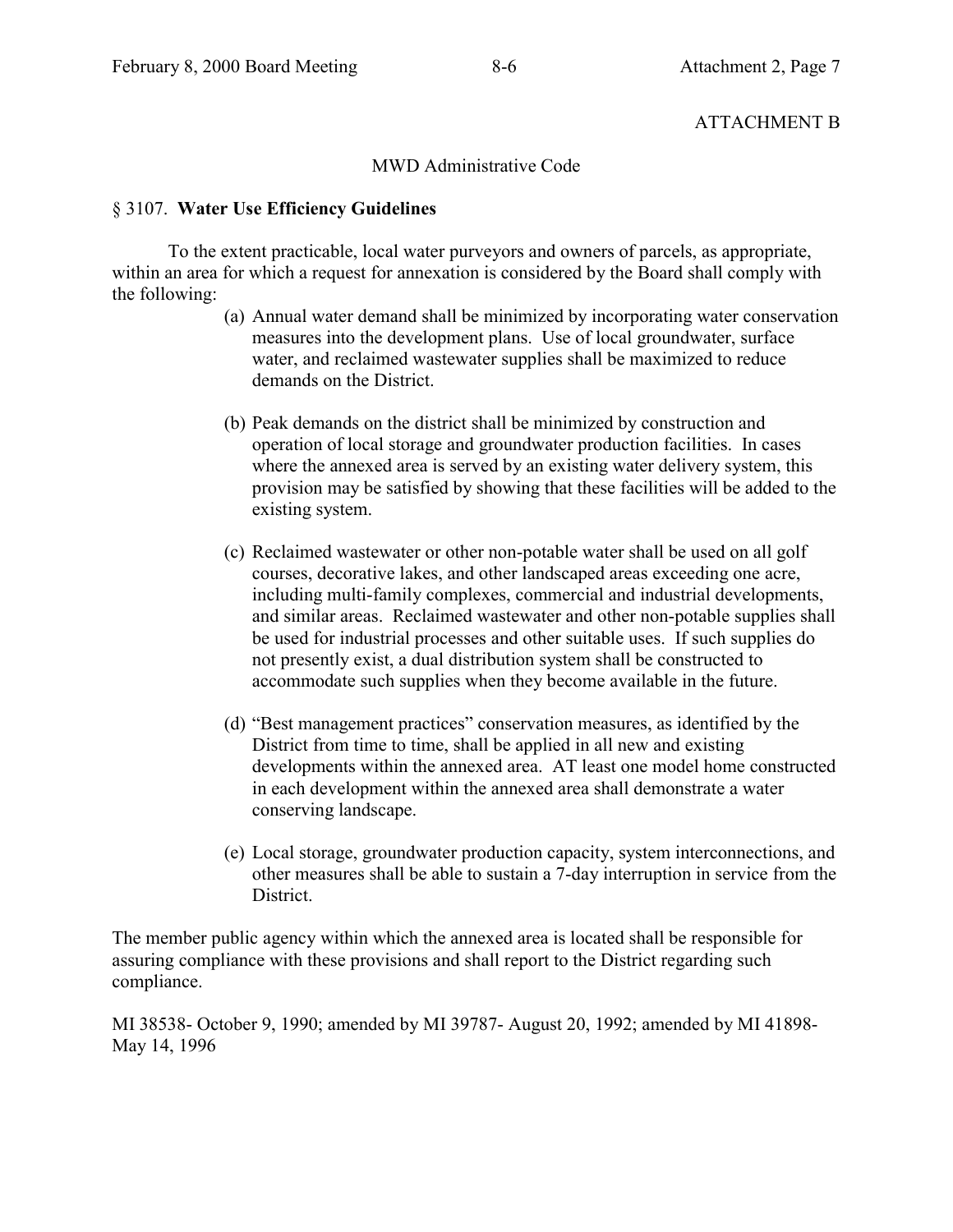# RESOLUTION

# **RESOLUTION OF THE BOARD OF DIRECTORS OF THE METROPOLITAN WATER DISTRICT OF SOUTHERN CALIFORNIA GIVING NOTICE OF INTENTION TO IMPOSE WATER STANDBY CHARGE CONTINGENT UPON ANNEXATION**

A. WHEREAS, at its meeting on December 14, 1993, the Board of Directors ("Board") of The Metropolitan Water District of Southern California ("Metropolitan") approved the rate structure and additional revenue sources described in the Board letter on the Financial Structure Study dated December 1, 1993, including a readiness-to-serve charge;

B. WHEREAS, under authority of Section 134.5 of the Metropolitan Water District Act, a readiness-to-serve charge may be collected as an availability service charge from the member public agencies within Metropolitan, or may be imposed as a water standby charge against individual parcels within Metropolitan;

C. WHEREAS, under such authority, the water standby charge may be imposed on each acre of land or each parcel of land less than an acre within Metropolitan to which water is made available for any purpose by Metropolitan, whether the water is actually used or not;

D. WHEREAS, certain member public agencies of Metropolitan including Calleguas Municipal Water District (Calleguas) have requested the option to provide collection of all or a portion of their readiness-to-serve charge obligation through a Metropolitan water standby charge imposed on parcels within those member agencies;

E. WHEREAS, the owners of the parcels identified in the attached Engineer's Report dated December 1999 have applied for annexation into Calleguas and Metropolitan;

F. WHEREAS, upon annexation, Metropolitan water will be available to such properties and such parcels will receive the benefit of the projects provided in part with proceeds of Metropolitan water standby charges, as described in the Engineer's Report; and

G. WHEREAS, Calleguas has requested that Metropolitan impose water standby charges on such properties at the rate specified in the Engineer's Report and provided herein, following annexation of such properties into Metropolitan;

NOW THEREFORE, the Board of Directors of The Metropolitan Water District of Southern California does hereby resolve, determine and order as follows:

# Section 1.

That notice is hereby given to the public and to each member public agency of The Metropolitan Water District of Southern California of the intention of Metropolitan's Board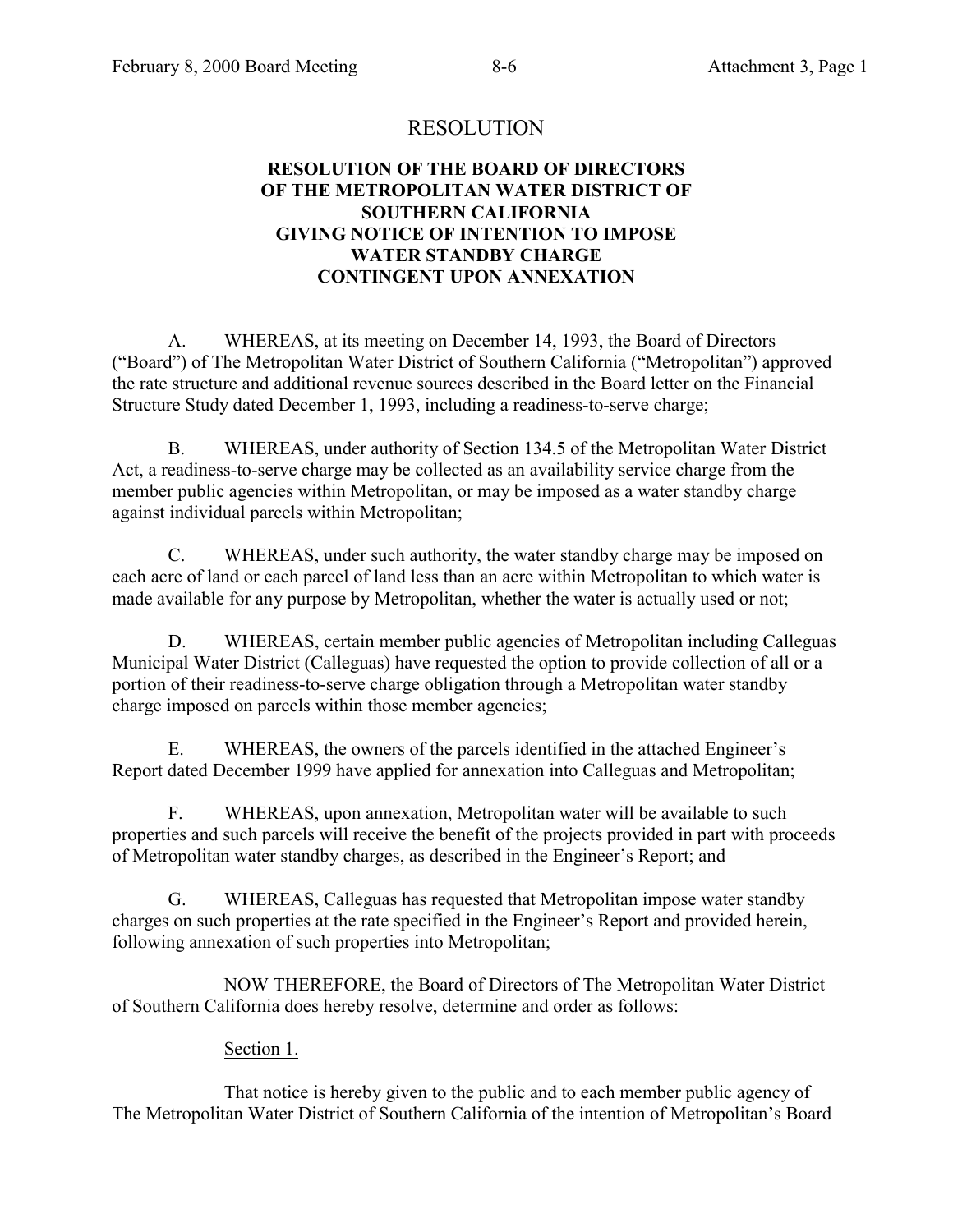to consider and take action at its regular meeting to be held April 11, 2000, or such other date as the Board shall determine, on the General Manager's recommendation to impose a water standby charge for fiscal year 1999-2000 on the properties described in the Engineer's Report attached as Attachment 1 to this Resolution and incorporated herein by reference. The Engineer's Report was prepared by a registered professional engineer certified by the State of California.

# Section 2.

That the proposed water standby charge per acre of land, or per parcel of land less than an acre, as shown in the Engineer's Report, shall be \$9.58, which is equal to the amount of Metropolitan's existing standby charge on other properties located within the territory of Calleguas. The Engineer's Report separates the special benefits from the general benefits and identifies each of the parcels on which a special benefit is conferred. No charge on any parcel shall exceed the reasonable cost of the proportional special benefit conferred on that parcel.

# Section 3.

That the proposed water standby charge, if imposed following completion of the proposed Annexation No. 66, shall be collected on the tax rolls, together with the ad valorem property taxes which are levied by Metropolitan for the payment of pre-1978 voter-approved indebtedness, or at Metropolitan's election may be billed directly to the property owners. Any amounts so collected shall be applied as a credit against Calleguas' obligation to pay its readiness-to-serve charge. After such member agency's readiness-to-serve charge allocation is fully satisfied, any additional collections shall be credited to other outstanding obligations of such member agency to Metropolitan or future readiness-to-serve obligations of such agency.

# Section 4.

That the Executive Secretary is hereby directed to provide written notice of the proposed water standby charge by mail to the record owner of each property identified in the Engineer's Report not less than 45 days prior to the date of the public hearing identified in Section 5. Each notice shall be given in accordance with the requirements of Article XIII D, Section 4, of the California Constitution, and shall be in a form approved by the General Counsel. Each notice shall include an assessment ballot whereby the owner may indicate his or her name, reasonable identification of his or her parcel, and his or her support for or opposition to the proposed water standby charge. Each notice shall also include a description of the procedures for the completion, return and tabulation of ballots, which shall be in a form approved by the General Counsel.

# Section 5.

That the Board will meet in regular session at its meeting on April 11, 2000, to hold a public protest hearing at which interested parties may present their views regarding the proposed water standby charges and the Engineer's Report. All written protests and comments presented at the hearings or received by the Executive Secretary on or before the conclusion of the public hearing which contain a description sufficient to identify the land owned by the landowner will be given due consideration by the Board before its final action on the proposed water standby charge, and all assessment ballots will be tabulated. If, upon the conclusion of the hearing, ballots submitted in opposition to the water standby charge (weighted according to the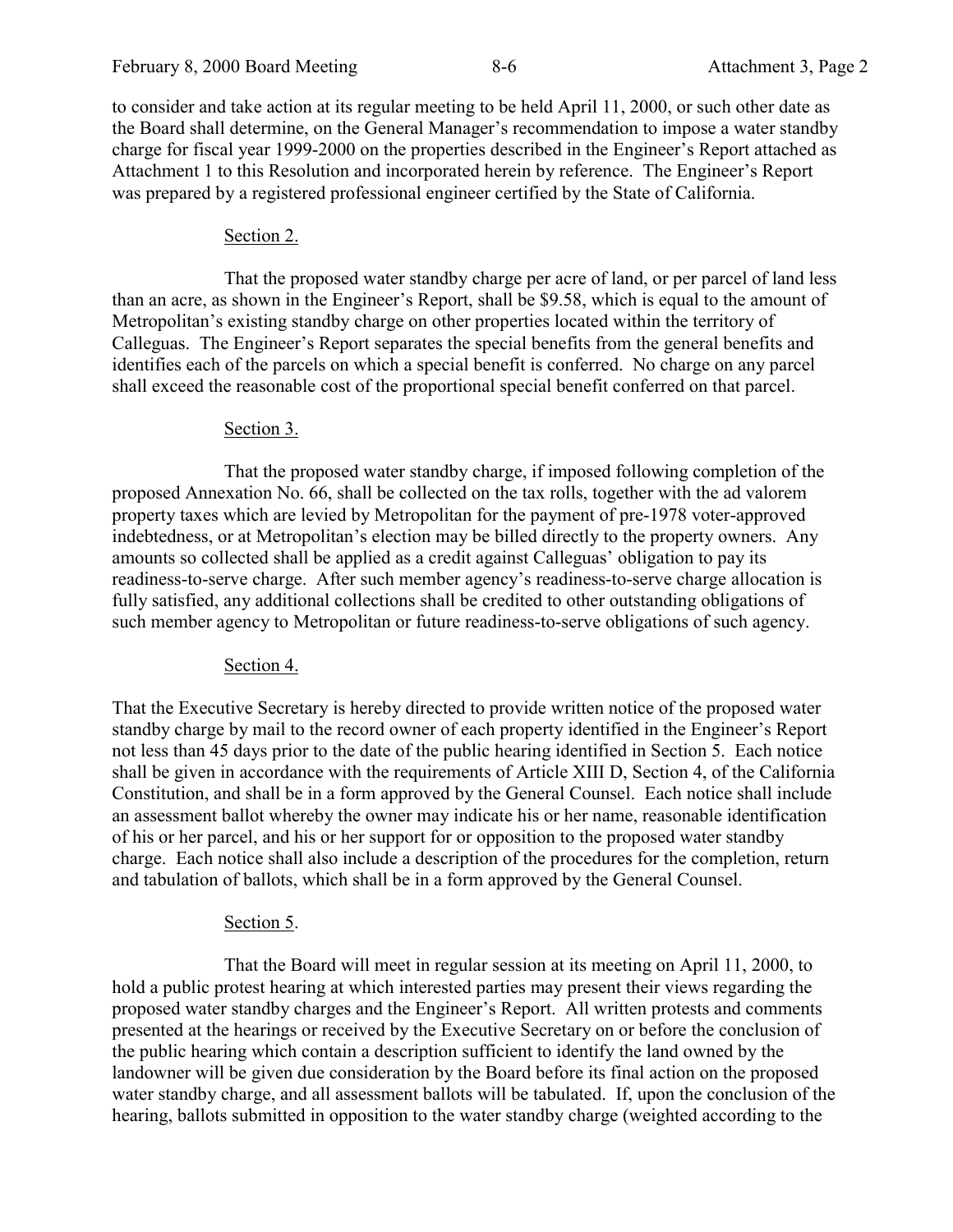proportionate financial obligation of the affected property) exceed the ballots submitted in favor of the water standby charge, the water standby charge shall not be imposed.

#### Section 6.

That imposition of the proposed water standby charges, if authorized by the Board following the public protest hearing, will be contingent upon completion of the concurrent annexation of the Annexation No. 66 to Metropolitan and Calleguas. If water standby charges are approved and such annexation is not completed in time to permit imposition of standby charges for fiscal year 1999-2000, Metropolitan may levy standby charges at the rate stated in this Resolution beginning in a subsequent fiscal year.

# Section 7.

That in the event that the water standby charge, or any portion thereof, is determined to be an unauthorized or invalid fee, charge or assessment by a final judgment in any proceeding at law or in equity, which judgment is not subject to appeal, or if the collection of the water standby charge shall be permanently enjoined and appeals of such injunction have been declined or exhausted, or if Metropolitan shall determine to rescind or revoke the water standby charge, then no further standby charge shall be collected within the territory described in the Engineer's Report and Calleguas Municipal Water District shall pay its readiness-to-serve charge obligation to Metropolitan in full, as if imposition of such water standby charges had never been sought.

# Section 8.

That this Board finds that the proposed water standby charges provided in this Resolution are exempt from the provisions of the California Environmental Quality Act (CEQA) under State CEQA Guidelines 15378(b)(5) since they constitute the creation of government funding mechanisms which do not involve commitment to any specific project which may result in a potentially significant physical impact on the environment or which will be used to fund projects which have CEQA documentation in place prior to construction of any facility or facilities.

# Section 9.

That the General Manager is hereby authorized and directed to take all necessary action to satisfy relevant statutes requiring notice by mailing or by publication.

I HEREBY CERTIFY that the foregoing is a full, true and correct copy of a Resolution adopted by the Board of Directors of The Metropolitan Water District of Southern California, at its meeting held on February 8, 2000.

 $\overline{a}$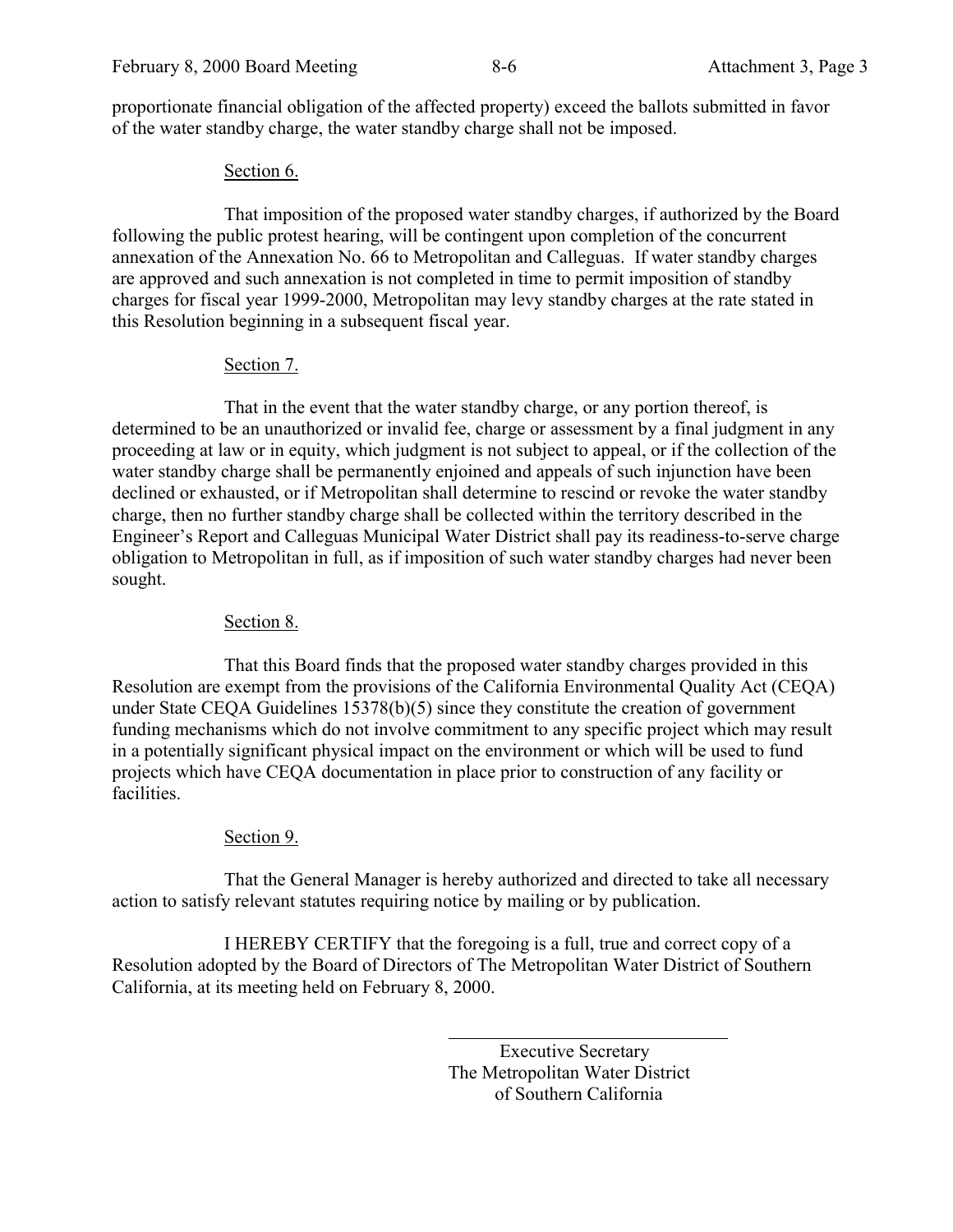#### Attachment 1 to Resolution of Intent to Impose Standby Charge THE METROPOLITAN WATER DISTRICT OF SOUTHERN CALIFORNIA

#### **ENGINEER'S REPORT**

#### **PROPOSED PROGRAM TO LEVY WATER STANDBY CHARGES IN CALLEGUAS MUNICIPAL WATER DISTRICT ANNEXATION NO. 66**

#### **December 1999**

#### **REPORT PURPOSE**

The Metropolitan Water District of Southern California (Metropolitan) has built and is building major capital facilities and has implemented water management programs that provide water supplies and delivery throughout its service area. This report has two purposes: (1) to describe the water supply and delivery capital projects and programs, which provide benefits both locally and throughout the service area and will be financed in part by Metropolitan's readiness-to-serve (RTS) charge, including a request by Calleguas Municipal Water District (Calleguas) to collect a portion of its RTS obligation through the levy of a Metropolitan water standby charge, and (2) to address the method and basis for levying a water standby charge on benefiting properties.

These facilities and programs consist of the State Water Project system, a major regional water storage reservoir, and system-wide improvements and rehabilitation, water conservation projects, financial assistance for water recycling and ground water recovery facilities. This combination of facilities and programs is an integral part of the region's and Metropolitan's strategic plan to maintain reliable water supplies and to insulate the service area from disruptions in water service during droughts and natural emergencies.

Metropolitan levies the RTS charge on its member agencies to recover a portion of the debt service on bonds issued to finance capital facilities needed to maintain reliable service of good quality water to meet existing demands on Metropolitan's system. The water standby charge is an existing charge levied on parcels of land within certain of Metropolitan's member agencies, including Calleguas, as a method of collecting part or all of the RTS charge obligation of the member agency containing the parcel. At the request of these member agencies, a water standby charge is levied as a method of collecting part or all of the RTS charge obligation of the member agency containing the parcel. The water standby charge will be utilized for capital payments, and debt service on capital projects.

The properties identified on Exhibit "A" have applied for annexation into Metropolitan. Consent by the property owners to Metropolitan's levying of an annual water standby charge in the amount of \$9.58 per acre, or \$9.58 per parcel of less than one acre, is a condition to annexation of these properties into Calleguas and Metropolitan.

#### **BACKGROUND**

Delivery of water is one of the essential infrastructure services in an industrial economy.Like electrical energy, natural gas, transportation, and telecommunications, every household and virtually every business and industry in Southern California uses water. Because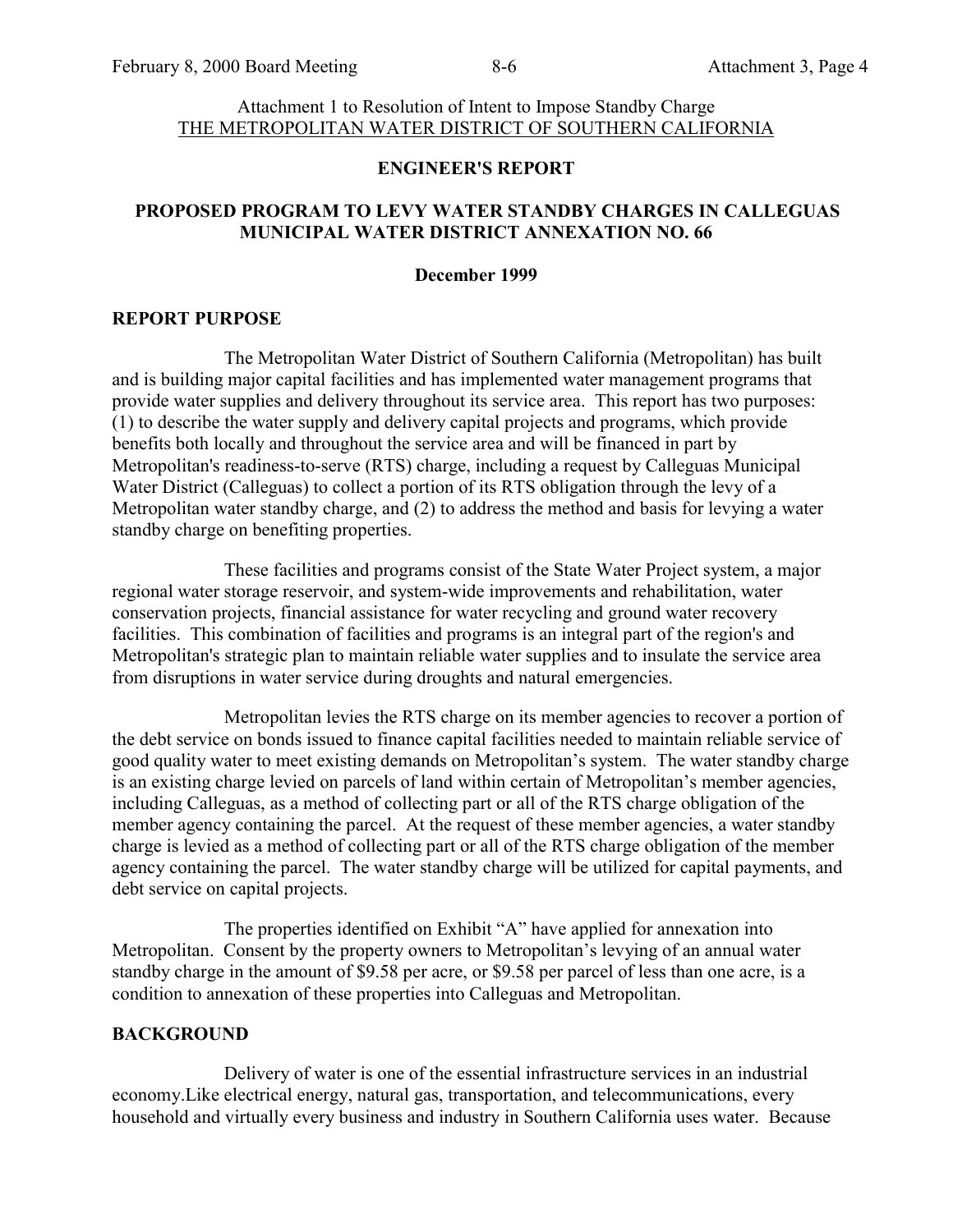these services are so widespread in a modern economy, shortages can have far reaching and serious consequences.

Metropolitan imports supplemental water supplies for over 16 million residents in portions of six counties: Los Angeles, Orange, Ventura, Riverside, San Bernardino, and San Diego. In Metropolitan's almost 5,200-square mile service area, nearly 60 percent of the water supplies are imported from the Colorado River and California's State Water Project (SWP). Metropolitan, a public agency, provides these water supplies as a supplement to local groundwater and surface water resources.

#### **Growing Demand for Water**

About one out of every two Californians lives in Metropolitan's service area. During the 1980's more than 300,000 people were added to the service area each year, as a result of a strong economy. Regional growth management plans project that Southern California's population will continue to grow by more than 230,000 people each year over the next 23 years - increasing from the current 16.1 million in 1997 to over 21.5 million by 2020. Based on this projected growth, regional water demands under normal weather conditions are expected to increase from the current 3.6 million acre-feet to 4.9 million acre-feet by 2020. Above-normal demands, under hot and dry weather conditions, can be about seven to nine percent greater than normal-weather demands.

The ongoing competition for water to serve the urban, agricultural, and environmental needs of the western states has resulted in the need to invest in infrastructure and operational improvement, to ensure the continued certainty of firm deliveries to southern California from the Colorado River and the State Water Project. Coupled with the diverse and competing needs of locally developed water in the region, the problem of providing a reliable water supply becomes even more difficult. What is needed is a coordinated and balanced regional response to growing demands.

# **METROPOLITAN'S RESPONSE TO GROWING WATER DEMANDS**

To respond to growing demands for water, Metropolitan and its member agencies collectively examined all of the available local and imported resource options in order to develop a least-cost plan that meets the reliability and quality needs of the region. The product of this intensive effort is a 25-year Integrated Resources Plan (IRP) that offers a realistic means of achieving a reliable and affordable water supply for Southern California into the next century.

The major objective for the IRP was developing a comprehensive water resources plan that ensures: (1) reliability, (2) affordability, (3) water quality, (4) diversity of supply, and (5) adaptability for the region, while recognizing the environmental, institutional, and political constraints to resource development.

As part of the IRP, Metropolitan is continuing its water supply program to maintain the reliability of its water supply and delivery system and to meet the needs of existing and potential consumers and land uses within its service area. This program includes the construction of capital facilities and implementation of water management programs. Capital facilities, representing substantial current expenditures, include the State Water Project aqueduct system, the Eastside Reservoir Project, and water transmission system improvements and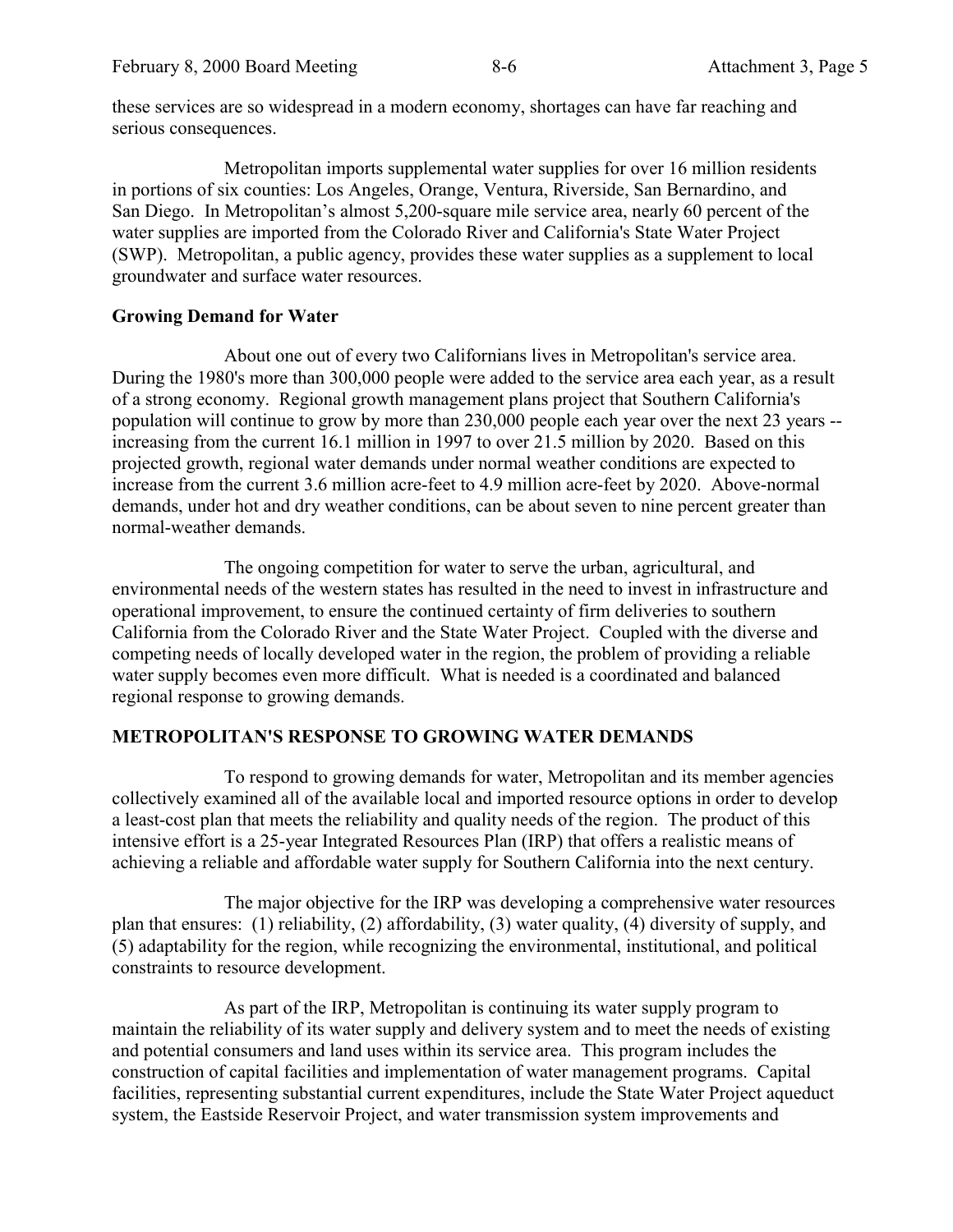rehabilitation. These facilities provide the storage and transmission of water required throughout Metropolitan's service area. The benefits of these capital projects are local and also system wide, as the facilities directly increase the reliable delivery of water throughout Metropolitan's service area.

#### **State Water Project**

The State Water Project (SWP) is a major water source for Metropolitan. Metropolitan, one of twenty-nine agencies that have contracts for water service with the Department of Water Resources, is entitled to over 2 million acre-feet of the total SWP entitlements of 4.2 million acre-feet. The SWP transports water directly from the Sacramento-San Joaquin Delta and Feather River water released from Oroville Dam that has traveled to the Delta. The SWP conveys this supply south via the California Aqueduct to Metropolitan's service area. Under certain dry conditions, the State Department of Water Resources (DWR) cannot meet all of its contractors' demands for SWP entitlement water. DWR is participating in the CALFED process to develop additional facilities and programs to increase the reliability of SWP supplies.

In 1960, Metropolitan contracted with DWR to receive SWP supplies. Under this contract Metropolitan pays allocable portions of the construction and operation and maintenance costs of the system through at least year 2035, regardless of the quantities of project water Metropolitan takes.

All Metropolitan member agencies benefit from SWP and State project water is distributed to existing consumers in all six counties within Metropolitan's service area. The potential benefit of the SWP in fiscal year 1999-2000 is shown in Table 1.

#### **Eastside Reservoir Project**

The Eastside Reservoir Project, along with water transfers, comprehensive groundwater management, conservation, and recycling programs already implemented, is needed to ensure reliable water supplies and delivery to Metropolitan's consumers throughout the service area. This new reservoir will provide 800,000 acre-feet of storage capacity. Water from the Colorado River Aqueduct and SWP is scheduled for Eastside Reservoir Project storage and subsequent distribution throughout Metropolitan's service area.

Storage within Metropolitan's water system is vital to regulate fluctuating sources of supply, to meet varying customer demands, and to ensure water service during droughts and earthquakes. The water sources available to Metropolitan are subject to extended droughts and to interruption from earthquakes, since both the California Aqueduct and the Colorado River Aqueduct cross major faults. The reservoir will permit Metropolitan to accumulate water from a variety of sources, to be held in storage or scheduled for replenishment delivery to groundwater basins. This stored water provides a reserve against shortages when supply sources are limited or disrupted. The reservoir also preserves Metropolitan's capability to deliver water during scheduled maintenance periods, when facilities must be removed from service for rehabilitation, repair, or maintenance. The potential benefit of the Eastside Reservoir Project in fiscal year 1999-2000 is shown in Table 1.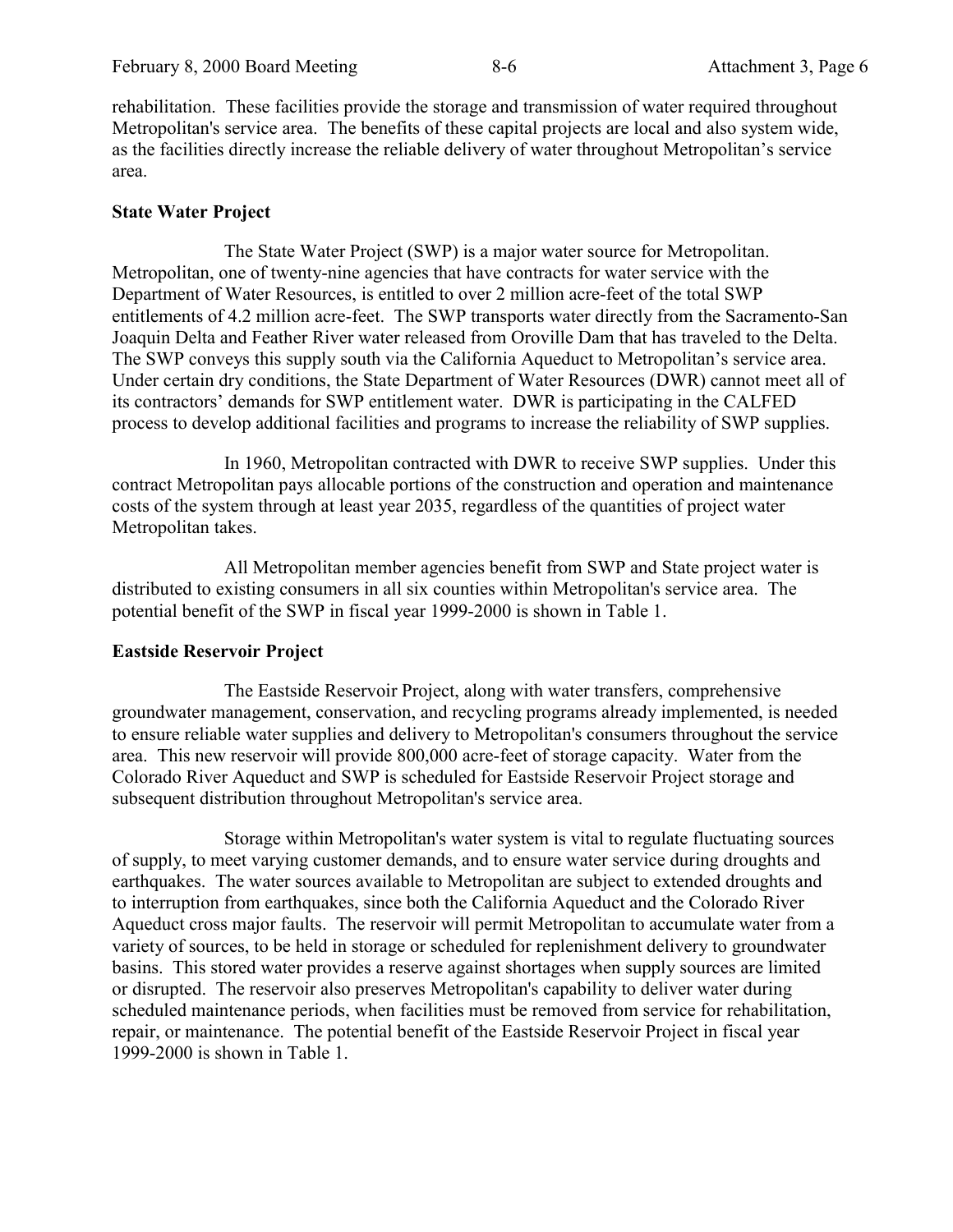# **System Improvements**

Metropolitan has an ongoing commitment, through physical system improvements, to maintain the reliable delivery of water throughout the entire service area. System improvement projects include additional conveyance facilities to increase dependable water supplies, provide alternative system delivery capacity, and enhance system operations. It also includes projects to upgrade obsolete facilities or equipment, or to rehabilitate or replace spent facilities or equipment. These projects are needed to enhance system operations, comply with new regulations, and maintain a reliable distribution system. A list of distribution system improvement projects is given in Table 2.

# **LONG-RANGE FINANCIAL PLANNING**

The development and delivery of a reliable water supply comes at a cost. Since passage of Article XIIIA of the California Constitution (Proposition 13 of 1978), Metropolitan has necessarily relied more on water sales revenue than on ad valorem property taxes for the payment of construction debt. Water sales have become the dominant source of revenue, not only for operation and maintenance of the vast network of facilities supplying water to Southern California's coastal plains, but also for replacement and improvement of capital facilities.

The increased reliance on highly variable water sales revenue increases the probability of substantial rate swings from year to year mainly resulting from changing weather patterns and has placed an increasing burden on current rate payers, which might more equitably be paid in part by assessments on land that in part derives its value from the availability of water.

# **Water Standby Charge**

Metropolitan's water standby charge is authorized by the State Legislature and has been levied by Metropolitan since fiscal year 1992-93. The projects to be supported in part by a water standby charge are capital projects that are of both local and Metropolitan-wide benefit to existing water users, as well as current landowners. The estimated potential benefits systemwide are several times the amount to be recovered by means of the water standby charge.

Water standby charges are levied by Metropolitan only within the areas served by member agencies which requested that water standby charges be utilized as a means of collecting that agency's RTS obligation. Calleguas has requested that a water standby charge be utilized to collect part of its RTS obligation.

The following table lists the parcel included in Annexation No. 66 and the proposed water standby charge for fiscal year 1999-2000.

# Parcel Number Acres Standby Charge (FY 99-2000) 183-0-100-220 6.59 \$63.13  $Total$   $$63.13$

# **Water standby charges for Annexation No. 66**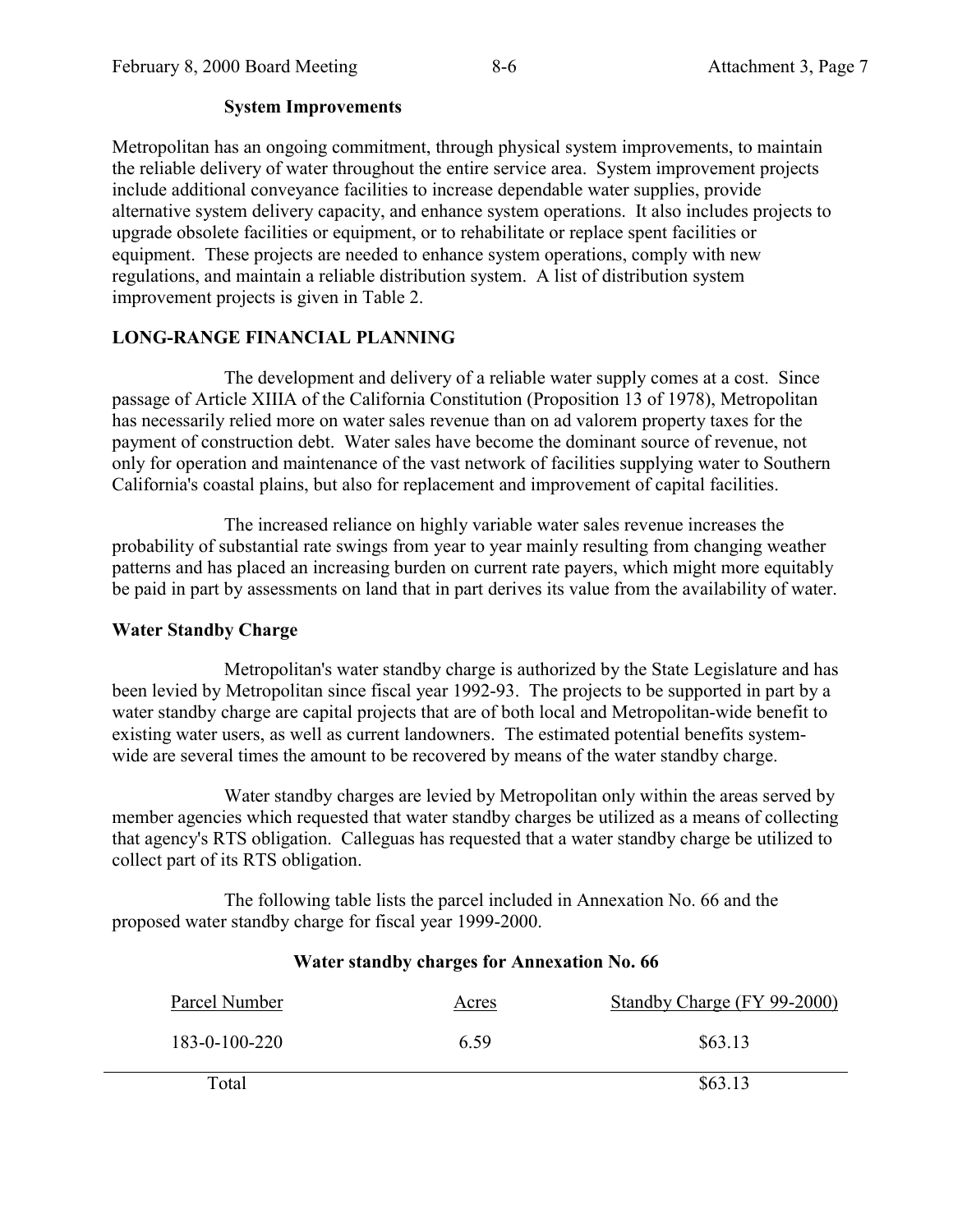The estimated potential benefits of Metropolitan's water supply program to property throughout its service area is approximately \$317 million for fiscal year 1999-2000, as shown in Table 1. An average total water standby charge of \$77 per acre of land or per parcel of less than one acre would be necessary to pay for the total potential program benefits. Benefits in this amount will accrue to each acre of property and parcel within Annexation No. 66 upon annexation into Metropolitan, as these properties become eligible to use Metropolitan water. Because (except for certain contractual deliveries as permitted under section 131 of the Metropolitan Water District Act) only properties located within Metropolitan's boundaries may receive water supplies from Metropolitan, any benefit received by the public at large or by properties outside of the proposed area to be annexed is merely incidental. It is estimated that the general benefit portion of the benefit received from the improvements to be financed in part through the proposed water standby charges is less than five percent of the total benefit.

Table 3 shows that the distribution of water standby charge revenues from the various counties and agencies, including Annexation No. 66, would provide a net revenue flow of approximately \$42 million for fiscal year 1999-2000. This total amount is less than projected collections from the RTS charge. Metropolitan will use other revenue sources, such as water sale revenues, readiness-to-serve charge revenues (except to the extent collected through water standby charges, as described above), interest income, and revenue from sales of hydroelectric power, to pay for the remaining program benefits. About eighty percent of the total cost of the improvements benefiting the annexing area will be paid from these other sources, thus ensuring that no parcel within Annexation No. 66 is assessed water standby charges in excess of the reasonable cost of the proportional special benefit conferred on that parcel.

#### **SUMMARY**

The foregoing and the attached tables describe the current benefits provided by the projects listed as mainstays to the water supply system for Metropolitan's service area. Calleguas has requested that a water standby charge be imposed on lands within Annexation No. 66 as a credit against Calleguas's readiness-to-serve charge for fiscal year 1999-2000, in the amount of \$9.58 per acre or parcel of less than one acre levied by Metropolitan within Calleguas. The special benefits described in this Engineer's Report far exceed the recommended charge. The water standby charges for parcels within Annexation No. 66 total \$63.13.

| Prepared Under the Supervision Of:                            | Recommended By:                                              |
|---------------------------------------------------------------|--------------------------------------------------------------|
| Wally M. Lieu<br>RCE 27124<br><b>Assistant Chief Engineer</b> | Christine M. Morioka<br><b>Principal Resource Specialist</b> |

S:\Wordshar\EthYou\Engineering Reports\ 66C Engineers Report.doc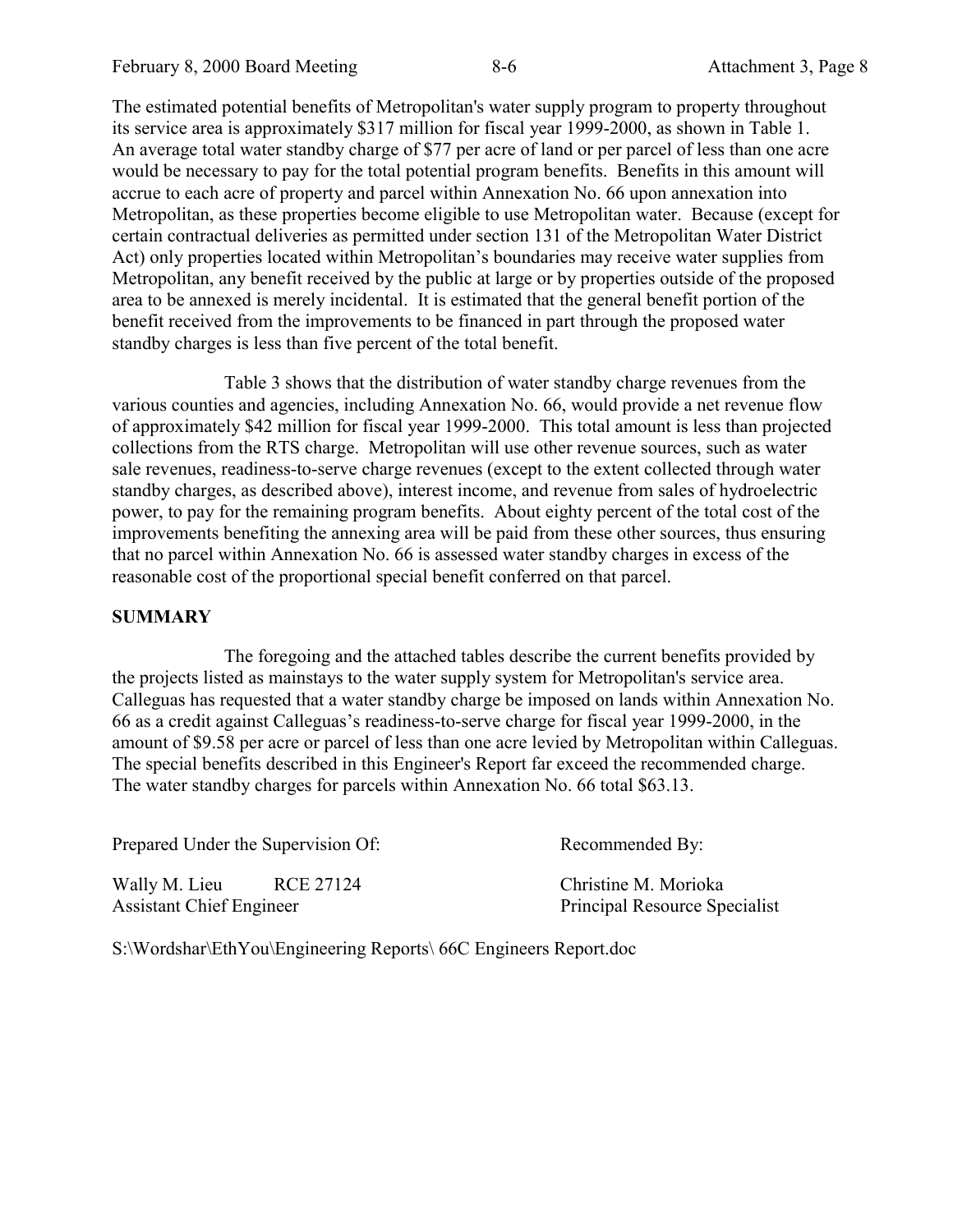# *Calleguas MWD Annexation No. 66*

| OWNER(S)                   |  |
|----------------------------|--|
| <b>Carol Unglett Trust</b> |  |
| <b>CURRENT LAND USE</b>    |  |
| Vacant                     |  |

PROPOSED USE

The proposed development of the site consists of a self-storage facility.

| 1/2 Local Sources Surface/Ground Water |
|----------------------------------------|
| Demand on Calleguas/MWD= 3.5 AFY       |
|                                        |

# ENVIRONMENTAL INFO

Mitigated Negative Declaration No. 98-34

# ANNEXATION CHARGE

(6.492 net acres x \$3,408) +  $$5000 = $27,124.74$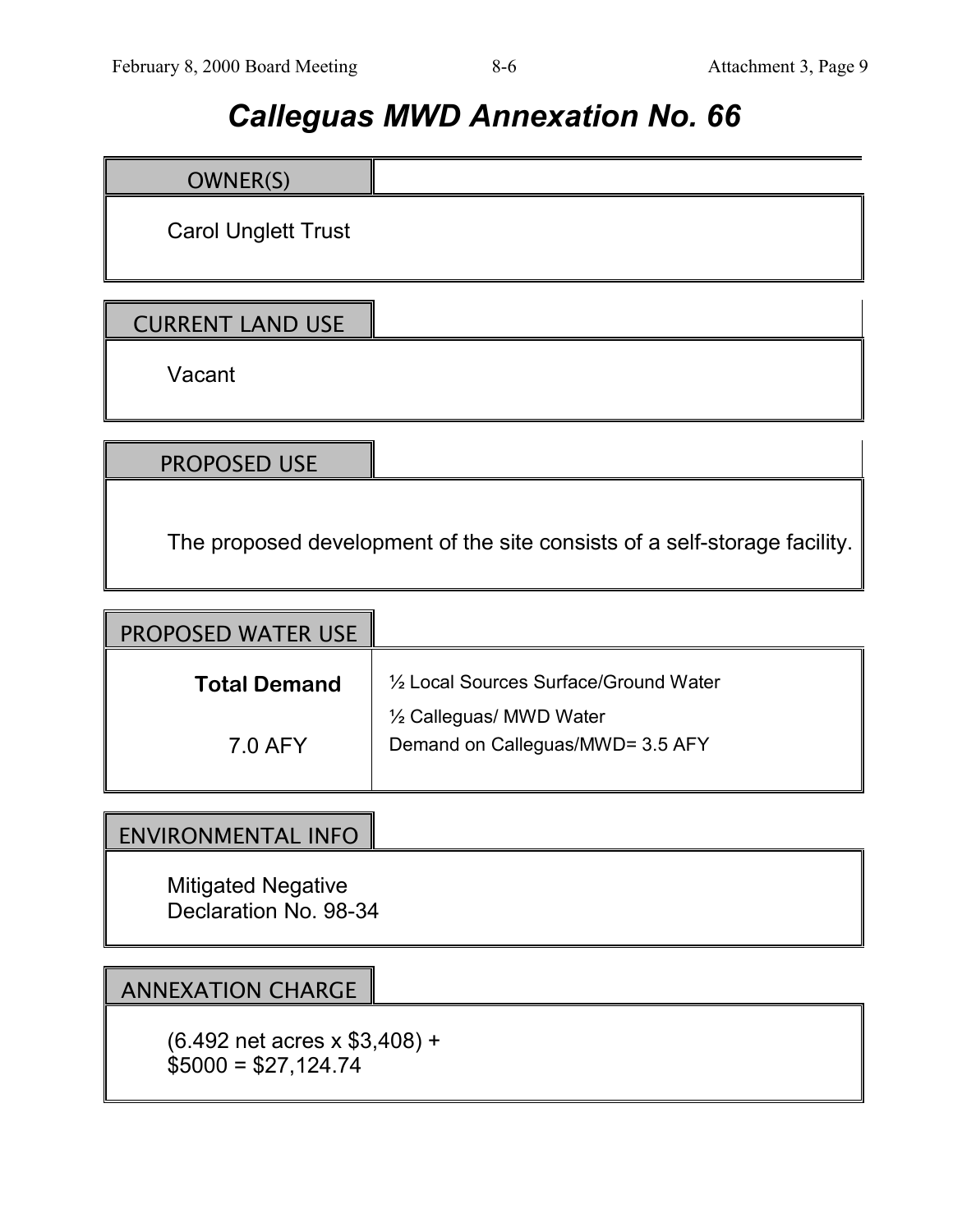# **TABLE 1**

# **ESTIMATED DISTRIBUTION OF BENEFITS OF WATER SUPPLY PROGRAM THAT COULD BE PAID BY RTS CHARGE**

| <b>Water Transmission Storage and Supply Program</b>                                                            | <b>Estimated Potential</b><br><b>Program Benefits</b><br>FY 1999-2000 | \$ Per Acre or<br>\$ Per Parcel Less<br>Than 1 Acre |
|-----------------------------------------------------------------------------------------------------------------|-----------------------------------------------------------------------|-----------------------------------------------------|
|                                                                                                                 |                                                                       |                                                     |
| Net Capital Payments to State Water Project                                                                     |                                                                       |                                                     |
| (Less Portion Paid by Property Tax Revenue)                                                                     | \$113,497,388                                                         | \$27.42                                             |
| Debt Service for Water Storage Including the Eastside Reservoir Project                                         | \$83,766,798                                                          | \$20.24                                             |
| Debt Service for System Improvements (less Portion Paid by Treatment<br>Surcharge)                              | \$86,772,439                                                          | \$20.97                                             |
| <b>Sub-Total Capital and Debt Service Payments</b>                                                              | \$284,036,625                                                         | \$68.63                                             |
| less Estimated Water Standby Charge Revenues (Including<br>Annexation No. 66)                                   | (\$41,653,393)                                                        | (\$10.06)                                           |
| Remaining Capital and Debt Service Costs Recovered<br>By RTS, Water Sales, Interest Income and Other Revenues   | \$242,383,232                                                         | \$58.56                                             |
| Water Management Programs: Water Recycling, Groundwater<br><b>Recovery and Water Conservation Projects</b>      | \$33,153,360                                                          | \$8.01                                              |
| Subtotal Capital, Dept Service and Water Management Programs<br>Costs not Paid by Water Standby Charge Revenues | \$275,536,592                                                         | \$66.58                                             |
| <b>Total Cost:</b><br><b>Capital, Debt Service and Water Management Programs</b>                                | \$317,189,985                                                         | \$76.64                                             |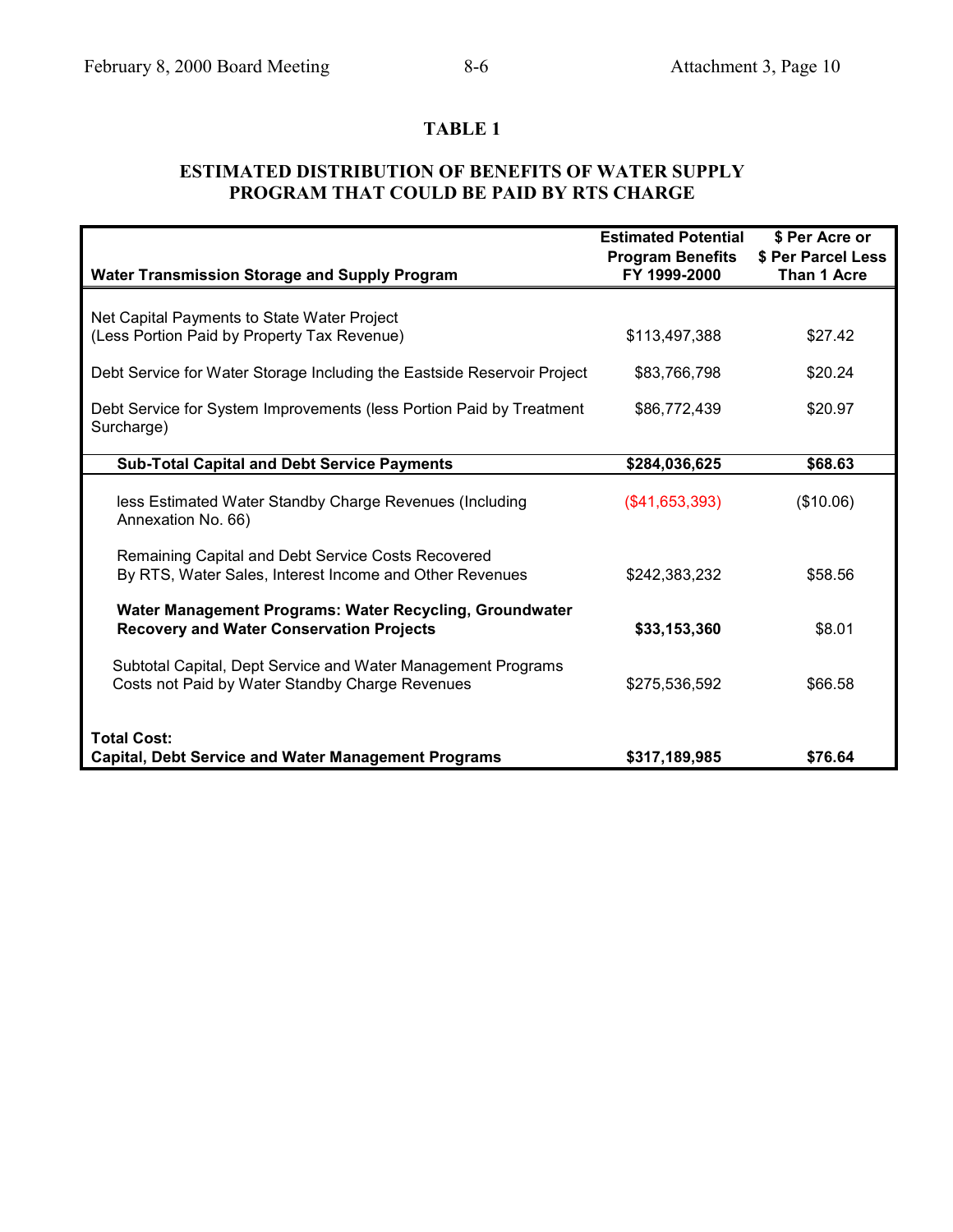#### **TABLE 2**

#### **DISTRIBUTION SYSTEM IMPROVEMENT PROJECT BENEFITS**

#### **Distribution System Improvement**

All Plants - Replace Power Supply System All Plants - Replace Water Flowmeter Instruments All Pump Plants 230KV External Heat Exchangers Allen-McColloch Pipeline Purchase Auld Valley Pipeline #1 Box Springs Feeder – Schedule 316 Central Pool Augmentation Project Centralized Control System – Eagle Rock Area Centralized Control System – General Design Centralized Control System – Hdqtrs Monitoring Chemical Unloading Facility Chlorination Structure – Foothill Feeder Chlorination System at Reservoirs Colorado River Aqueduct – Gene Plant Heat Exchanger Colorado River Aqueduct – Hinds Pump Plant, Modify Pump Impeller Colorado River Aqueduct – Install Water Level Alarm System Colorado River Aqueduct – Modification of Blowoff Structure Colorado River Aqueduct – Replace Circuit Breakers Colorado River Aqueduct – Replace Gene Pump Plant Station Service Colorado River Aqueduct – Replace Transformer Bank No. 1 Colorado River Aqueduct – Water Storage Colorado River Aqueduct – Intake Pump Plants, Replace Sta Service CRA Lakeview Siphon – Repair Deteriorated Joints in 1st Barrel Desalination Demonstration Project Distribution System – Replace Flowmeter Instruments District Reservoirs – Aqueous Ammonia Feed Dist. System Improvements – Chemical Unloading Eagle Mountain, Hinds – Service Facilities Eagle Mountain, Hinds - Modify Pumps Eagle Mountain, Hinds - Pump Modifications Eagle Mountain, Hinds Rehabilitate 2 Main Transformer Eagle Mountain, Hinds – Replace Vibration Monitors East Valley Feeder – Relocate at Hollywood East Valley Feeder – Structural Modifications Enlarge Foothill Feeder Control Structure Enlargement of Chemical Unloading Facility Etiwanda Pipeline Foothill Area Study Foothill Feeder - Devil Canyon Power Plant Foothill Feeder - Rialto Pipeline Foothill Feeder - San Dimas Facilities Foothill Feeder - San Fernando Tunnel Foothill Feeder - San Fernando Tunnel Garvey Reservoir Junction Structure Garvey Reservoir Junction Structure - Replace Valves Garvey Reservoir – Floating Cover Garvey Reservoir - Inlet & Outlet Conduit Garvey Reservoir – Junction Structure Garvey Reservoir – Modify Desilting Basins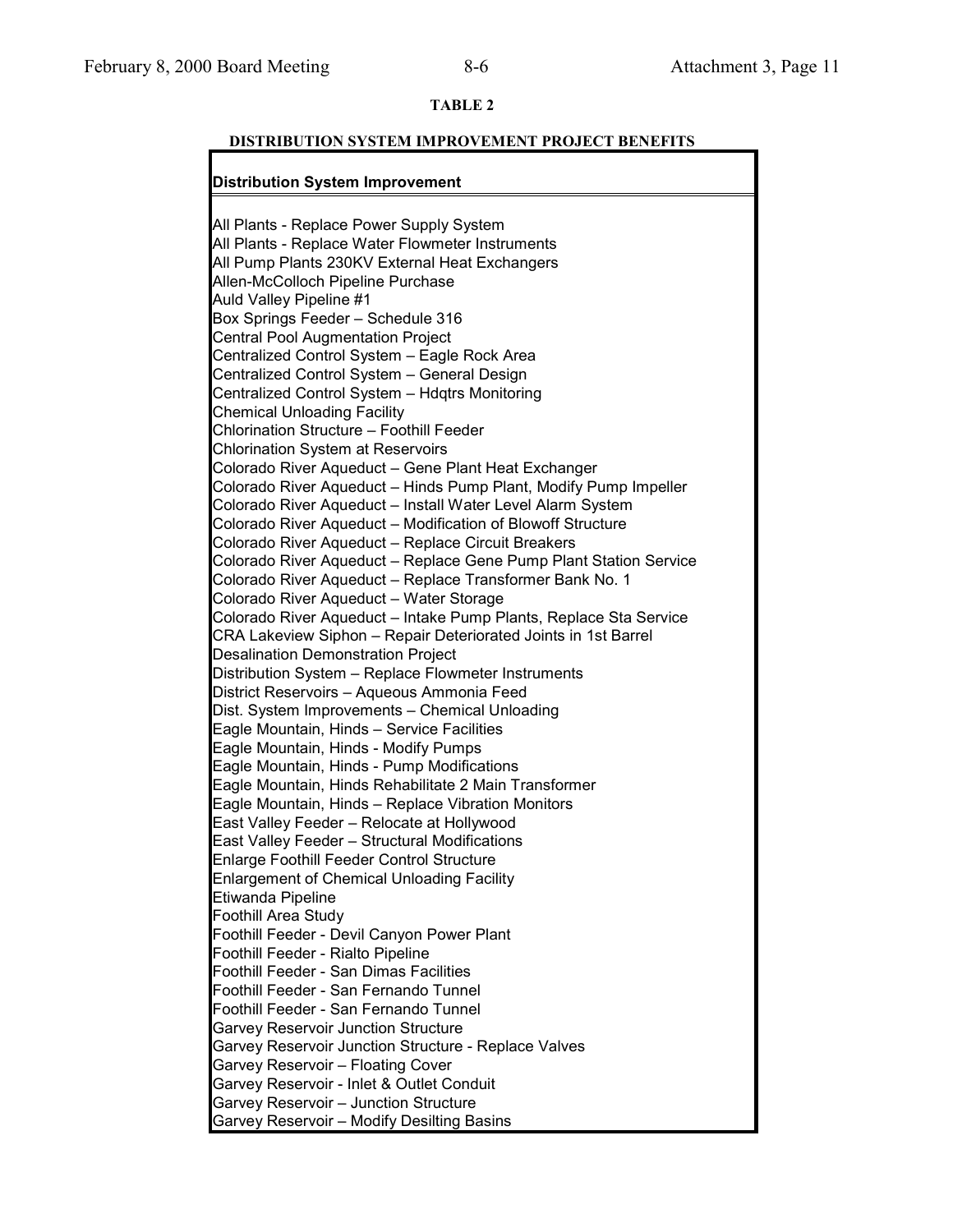# **TABLE 2 (CONTINUED)**

#### **DISTRIBUTION SYSTEM IMPROVEMENT PROJECT BENEFITS**

# **Distribution System Improvement**

| Gene Pump Plant - Mechanical Maintenance Shop                                       |
|-------------------------------------------------------------------------------------|
| Gene Pump Plant - Replace 230KV Circuit Breaker                                     |
| Gene Pump Plant - Replace Power Cable                                               |
| Gene Pumping Plants - Testing Lab Addition                                          |
| Hinds - Rehabilitation Bank 1 Main Transformer                                      |
| Hinds - Replace 230V Circuit Breakers                                               |
| Inland Feeder R/W (BSF, Lakeview, SD 4 & 5)                                         |
| Inland Feeder System - Perris Control Facility                                      |
| <b>Inland Feeder</b>                                                                |
| Install Chlorine & Ammonia Analyzers                                                |
| Intake Pumping Plant - Replace Standby Generator                                    |
| La Verne Facility - Machine Shop                                                    |
| La Verne Facility - Maintenance Shop                                                |
| La Verne Facility - Paint Drying Facility                                           |
|                                                                                     |
| La Verne Facility - Replace Machine Shop                                            |
| La Verne Facility - Wheeler Ave Entrance                                            |
| La Verne Maintenance Facility Expansion                                             |
| Lake Mathews - Chlorination Facility                                                |
| Lake Mathews - Control Tower - Replace Valves                                       |
| Lake Mathews - Dike #1 - Install Piezometers                                        |
| Lake Mathews - Forebay Outlet Structure                                             |
| Lake Mathews - Outlet Tower - Maintenance                                           |
| Lake Mathews - Domestic Water System                                                |
| Lake Mathews - Electrical System                                                    |
| Lake Mathews - Lumber Storage Building                                              |
| Lake Mathews - Propane Storage Tank                                                 |
| Lake Mathews - Rehabilitate Electrical System                                       |
| Lake Mathews - Replace Electrical Service                                           |
| Lake Mathews - Replace Howell-Bunger Valve                                          |
| Lake Mathews - Replace Southerly Security Fence                                     |
| Lake Mathews - Seepage Alarms                                                       |
| Lake Perris Bypass Pipeline                                                         |
| Lake Perris Pumpback Expansion                                                      |
| Lake Perris Pumpback Facility                                                       |
| <b>Lake Skinner</b>                                                                 |
| Lake Skinner - Install Aeration System                                              |
| Lake Skinner - Propane Storage Tank                                                 |
| Lake View Pipeline - Install Cathodic Protection                                    |
| Live Oak Reservoir - Foothill Feeder System                                         |
| Live Oak Reservoir - Improvements<br>Lower Feeder - Relocation in Imperial Hwy      |
|                                                                                     |
| Lower Feeder - Replace/Protect Imperial Highway                                     |
| Mathews & Diemer - Modify Chlorine Tanks<br>Microwave Communication System          |
|                                                                                     |
| Microwave Communication System - ROW<br>Mills Filtration Plant - Service Connection |
| <b>Modify Control System</b>                                                        |
| MWD Share Design & Construction LA-35                                               |
|                                                                                     |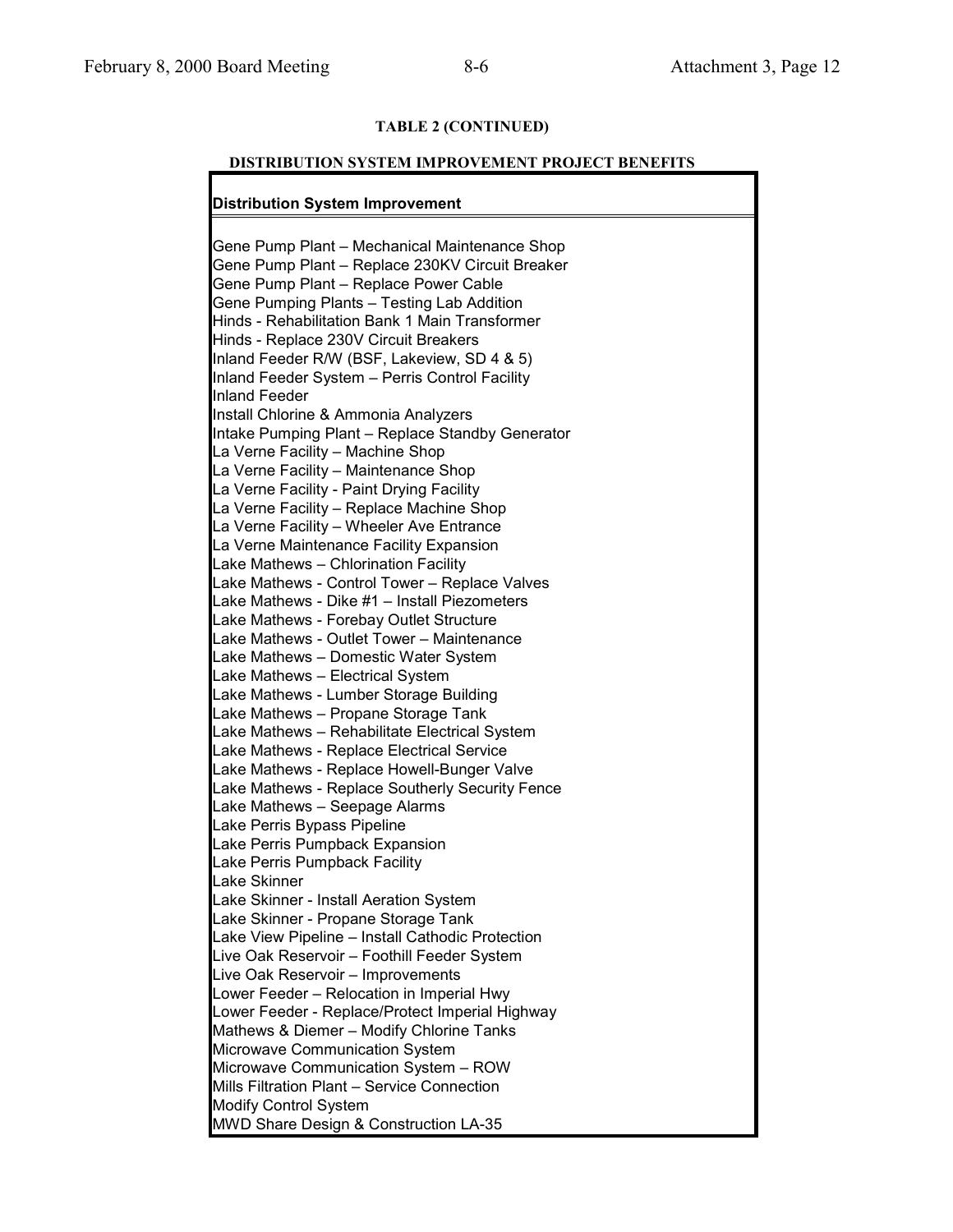# **TABLE 2**

# **DISTRIBUTION SYSTEM IMPROVEMENT PROJECT BENEFITS**

# **Distribution System Improvement**

| Oak St Pressure Control Station - Valve Replacement<br>OC Reservoir - Modify Electrical Control Center<br><b>Orange County Feeder Relocation</b><br>Orange County Feeder - Pressure Relief Structure<br>Orange County Feeder - Relocation at Kimber<br><b>Orange County Feeder - Service Connection PM-1</b><br>Orange County Reservoir - Floating Cover<br>Orange County Reservoir - Replace Chlorination Equipment<br><b>PABX Communication System</b><br>Palos Verdes Feeder - Modifications of L.A. City<br>Palos Verdes Feeder - Relocation (MWD's Portion)<br>Palos Verdes Feeder - Washington |              |
|------------------------------------------------------------------------------------------------------------------------------------------------------------------------------------------------------------------------------------------------------------------------------------------------------------------------------------------------------------------------------------------------------------------------------------------------------------------------------------------------------------------------------------------------------------------------------------------------------|--------------|
| Palos Verdes Reservoir - Bypass Pipelines                                                                                                                                                                                                                                                                                                                                                                                                                                                                                                                                                            |              |
| Pump Plants - Rehabilitate Main Pumps                                                                                                                                                                                                                                                                                                                                                                                                                                                                                                                                                                |              |
| <b>Pumping Plants - Replace Recorders</b>                                                                                                                                                                                                                                                                                                                                                                                                                                                                                                                                                            |              |
| Replace 75 Underground Storage Tanks                                                                                                                                                                                                                                                                                                                                                                                                                                                                                                                                                                 |              |
| Replace Flowmeters on Service Connections<br>Rialto Pipeline - Delivery Facilities                                                                                                                                                                                                                                                                                                                                                                                                                                                                                                                   |              |
| San Diego Aqueduct Rep San Jacinto                                                                                                                                                                                                                                                                                                                                                                                                                                                                                                                                                                   |              |
| San Diego Canal Enlarge Phase 2                                                                                                                                                                                                                                                                                                                                                                                                                                                                                                                                                                      |              |
| San Diego Pipe #5 - Schedule SD-17                                                                                                                                                                                                                                                                                                                                                                                                                                                                                                                                                                   |              |
| San Diego Pipeline Nos. 2, 3 - Modifications                                                                                                                                                                                                                                                                                                                                                                                                                                                                                                                                                         |              |
| San Diego Pipeline No. 5 Schedule SD-16                                                                                                                                                                                                                                                                                                                                                                                                                                                                                                                                                              |              |
| San Diego Pipeline No. 6                                                                                                                                                                                                                                                                                                                                                                                                                                                                                                                                                                             |              |
| Santa Ana River Crossing - Seismic                                                                                                                                                                                                                                                                                                                                                                                                                                                                                                                                                                   |              |
| Santa Monica Feeder - Modify Control Structure                                                                                                                                                                                                                                                                                                                                                                                                                                                                                                                                                       |              |
| Santa Monica Feeder - Repair/Retrofit 28 Manhole Risers                                                                                                                                                                                                                                                                                                                                                                                                                                                                                                                                              |              |
| Sepulveda Feeder System, West Valley Feeder No. 2                                                                                                                                                                                                                                                                                                                                                                                                                                                                                                                                                    |              |
| Sepulveda Feeder System - Calabasas Feeder                                                                                                                                                                                                                                                                                                                                                                                                                                                                                                                                                           |              |
| Sepulveda Feeder - Balboa Inlet<br>Sepulveda Feeder - Sepulveda Canyon Control                                                                                                                                                                                                                                                                                                                                                                                                                                                                                                                       |              |
| <b>Skinner Filtration Plant - Area Maintenance Center</b>                                                                                                                                                                                                                                                                                                                                                                                                                                                                                                                                            |              |
| Soto Street Maintenance Center - Propane Storage                                                                                                                                                                                                                                                                                                                                                                                                                                                                                                                                                     |              |
| South (Orange) County Pipeline - Joint Participation & Purchase                                                                                                                                                                                                                                                                                                                                                                                                                                                                                                                                      |              |
| Supervisory Control of Copper Basin Facility                                                                                                                                                                                                                                                                                                                                                                                                                                                                                                                                                         |              |
| <b>Upgrading Communication System</b>                                                                                                                                                                                                                                                                                                                                                                                                                                                                                                                                                                |              |
| West Orange County Feeder - Relocation                                                                                                                                                                                                                                                                                                                                                                                                                                                                                                                                                               |              |
| West Valley Area Study                                                                                                                                                                                                                                                                                                                                                                                                                                                                                                                                                                               |              |
| West Valley Feeder No. 1 - Modifications                                                                                                                                                                                                                                                                                                                                                                                                                                                                                                                                                             |              |
| West Valley Feeder No. 2                                                                                                                                                                                                                                                                                                                                                                                                                                                                                                                                                                             |              |
| White Water Siphon Delivery Structure                                                                                                                                                                                                                                                                                                                                                                                                                                                                                                                                                                |              |
| Yorba Linda Feeder                                                                                                                                                                                                                                                                                                                                                                                                                                                                                                                                                                                   |              |
| Other System Reliability/Rehabilitation Projects                                                                                                                                                                                                                                                                                                                                                                                                                                                                                                                                                     |              |
| Estimated Fiscal Year 1999-2000 Benefit                                                                                                                                                                                                                                                                                                                                                                                                                                                                                                                                                              | \$86,772,439 |